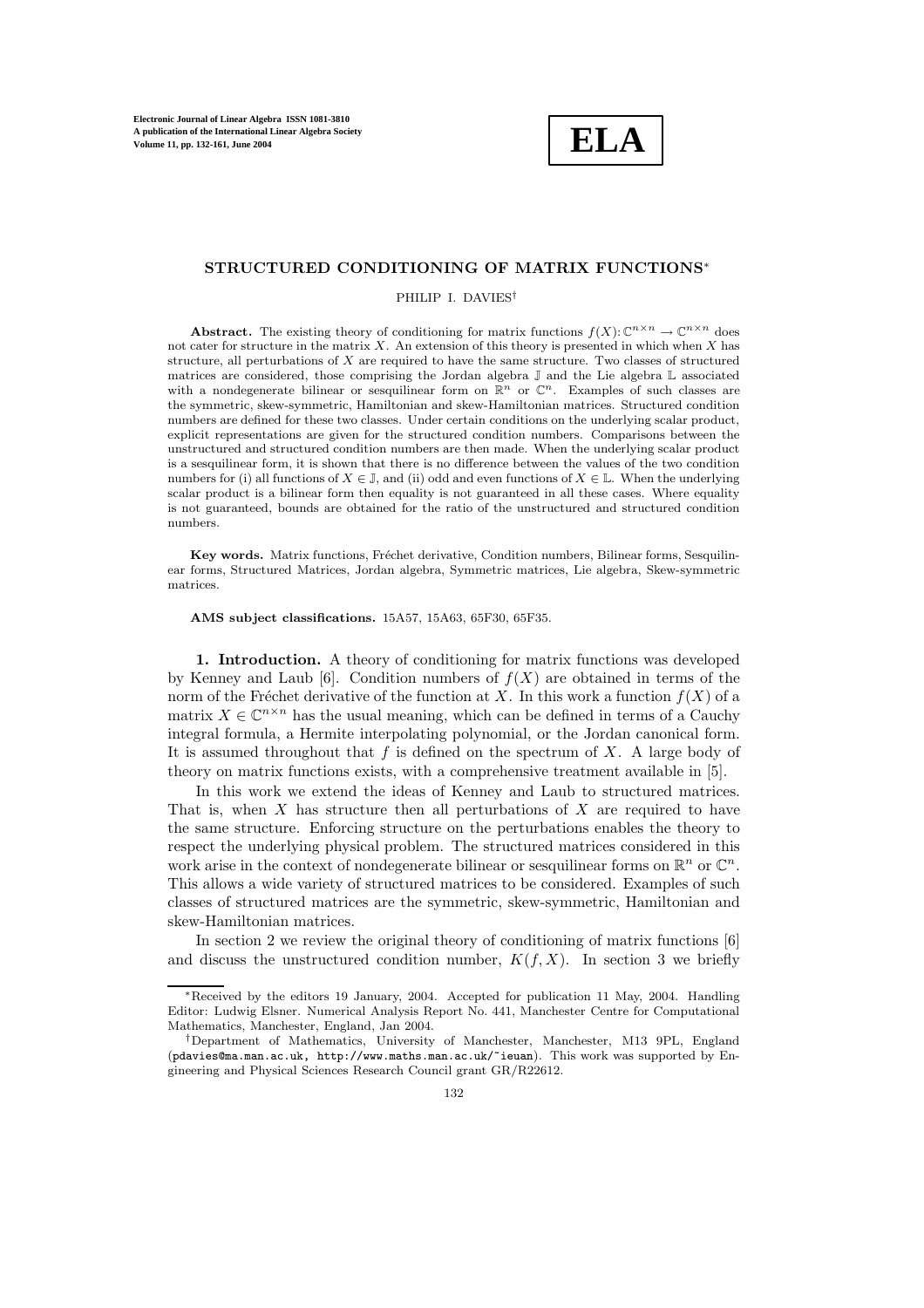**ELA**

Conditioning of Matrix Functions 133

review definitions and some relevant properties of bilinear forms,  $\langle x, y \rangle = x^T M y$  and sesquilinear forms  $\langle x, y \rangle = x^*My$ . We introduce some important classes of structured matrices associated with a bilinear or sesquilinear form. For two of these classes, the Jordan and Lie algebras, denoted by J and L respectively, we define structured condition numbers,  $K_{\mathbb{J}}(f,X)$  and  $K_{\mathbb{L}}(f,X)$ . Then, assuming that  $M \in \mathbb{R}^{n \times n}$  satisfies  $M = \pm M^{T}$  and  $M^{T}M = I$ , we give an explicit representation for these condition numbers. If the underlying scalar product is a bilinear form, then the structured condition numbers are equal to the 2-norm of a matrix. We then present an algorithm, based on the power method, for approximating these structured condition numbers. Numerical examples are given to show that after a few cycles of our algorithm, reliable estimates can be obtained.

In section 4, using the explicit representation of  $K_{\mathbb{J}}(f, X)$ , we compare the unstructured and the structured condition number when  $X \in \mathbb{J}$ . We first consider the case where J is the Jordan algebra associated with a bilinear form. Experimental and theoretical evidence is used to show that  $K_{\mathbb{J}}(f,X)$  and  $K(f,X)$  are often equal to each other. However, examples can be found where the unstructured condition number is larger than the structured condition number. A bound for  $K(f, X)/K_{\mathbb{J}}(f, X)$ is then given which is linear in  $n$ . We then investigate the class of real symmetric matrices, which is the Jordan algebra associated with the bilinear form  $\langle x, y \rangle = x^T y$ . We show that  $K(f, X) = K_{\mathbb{J}}(f, X)$  for all symmetric X. We also show that when  $\mathbb{J}$ is the Jordan algebra associated with a sesquilinear form,  $K(f, X) = K_{\mathbb{J}}(f, X)$  for all  $X \in \mathbb{J}$ .

In section 5, using the explicit representation of  $K_{\mathbb{L}}(f, X)$ , we compare the unstructured and the structured condition number when  $X \in \mathbb{L}$ . We first consider the case where  $\mathbb L$  is the Lie algebra associated with a bilinear form. For general  $f$ , we have been unable to show anything about the relationship between the two condition numbers. However, progress can be made if we restrict f to odd or even functions. For odd f, we show that the ratio between the unstructured and the structured condition number is unbounded. However, for even f, we are able to show that  $K(f, X) = K_{\mathbb{L}}(f, X)$ for all  $X \in \mathbb{L}$ . We then investigate the class of real skew-symmetric matrices, which is the Lie algebra associated with the bilinear form  $\langle x, y \rangle = x^T y$ . For the exponential, cosine and sine functions we show that  $K(f, X) = K_{\mathbb{L}}(f, X)$  for all skew-symmetric X. We then consider the case where  $\mathbb L$  is the Lie algebra associated with a sesquilinear form. We show that  $K(f, X) = K_{\mathbb{L}}(f, X)$  for odd and even functions f at all  $X \in \mathbb{L}$ .

Finally, in section 6 we give our conclusions and some suggestions for future work. Table 6.1 gives a summary of the main results of this paper.

**2. Conditioning of Matrix Functions.** Using the theory developed by Kenney and Laub  $[6]$  we start by considering the effect of general perturbations of X at f. The function f is Fréchet differentiable at  $X$  if and only if there exists a bounded linear operator  $L(\cdot, X): \mathbb{C}^{n \times n} \to \mathbb{C}^{n \times n}$  such that for all  $Z \in \mathbb{C}^{n \times n}$  where  $||Z|| = 1$ ,

(2.1) 
$$
\lim_{\delta \to 0} \left\| \frac{f(X + \delta Z) - f(X)}{\delta} - L(Z, X) \right\| = 0.
$$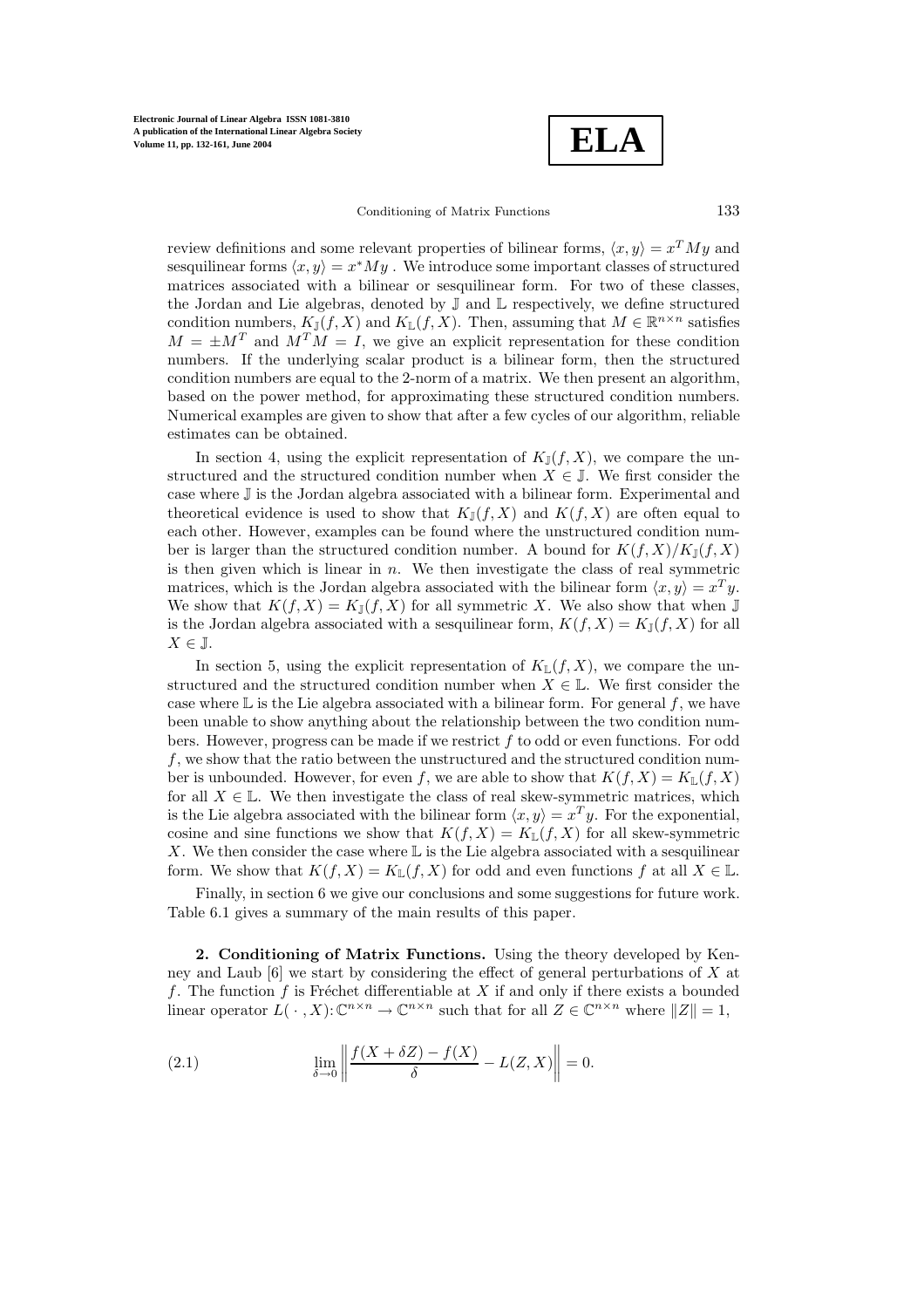$$
\boxed{\textbf{ELA}}
$$

The operator  $L$  is known as the Fréchet derivative of  $f$  at  $X$ . The unstructured condition number of the matrix function is then defined using the Fréchet derivative:

(2.2) 
$$
K(f, X) = ||L(\cdot, X)||_F = \max_{Z \neq 0} \frac{||L(Z, X)||_F}{||Z||_F}.
$$

Just as in [6], the Frobenius norm has been used because of its nice properties with respect to the Kronecker matrix product. The condition number defined in (2.2) relates the absolute errors of  $f$  at  $X$ . An alternative condition number is described in [1] that relates the relative errors of  $f$  at  $X$ :

$$
k(f, X) = \frac{\|L(\cdot, X)\|_F \|X\|_F}{\|f(X)\|_F}.
$$

These two condition numbers are closely related:

(2.3) 
$$
k(f, X) = K(f, X) \frac{\|X\|_F}{\|f(X)\|_F}.
$$

The focus of this paper shall be on the "absolute" condition number,  $K(f, X)$ . Results for the "relative" condition number,  $k(f, X)$ , can then be obtained using (2.3). We shall assume throughout that  $f(X)$  can be expressed as a power series,

(2.4) 
$$
f(X) = \sum_{m=0}^{\infty} \alpha_m X^m,
$$

where  $\alpha_m \in \mathbb{R}$  and the equivalent scalar power series  $f(x) = \sum_{m=0}^{\infty} \alpha_m x^m$  is absolutely convergent for all  $|x| < r$  where  $||X||_2 < r$ . This assumption encompasses a wide range of functions, including functions such as the exponential, trigonometric and hyperbolic functions, whose Taylor series have an infinite radius of convergence. We shall also assume that  $\delta > 0$ ,  $||Z||_2 \le 1$  and  $||X||_2 + \delta < r$ , so that  $f(X + \delta Z)$  is well defined in terms of the power series in (2.4). Then

(2.5) 
$$
f(X + \delta Z) = f(X) + \delta \sum_{m=1}^{\infty} \alpha_m \sum_{k=0}^{m-1} X^k Z X^{m-1-k} + O(\delta^2).
$$

Using  $(2.5)$  together with  $(2.1)$ , an explicit representation can be given for the Fréchet derivative:

$$
L(Z, X) = \sum_{m=1}^{\infty} \alpha_m \sum_{k=0}^{m-1} X^k Z X^{m-1-k}.
$$

Applying the vec operator (which forms a vector by stacking the columns of a matrix) to  $L(Z, X)$  and using the relation  $\text{vec}(AXB) = (B^T \otimes A)\text{vec}(X)$ , we obtain

$$
\text{vec}(L(Z, X)) = D(X)\text{vec}(Z),
$$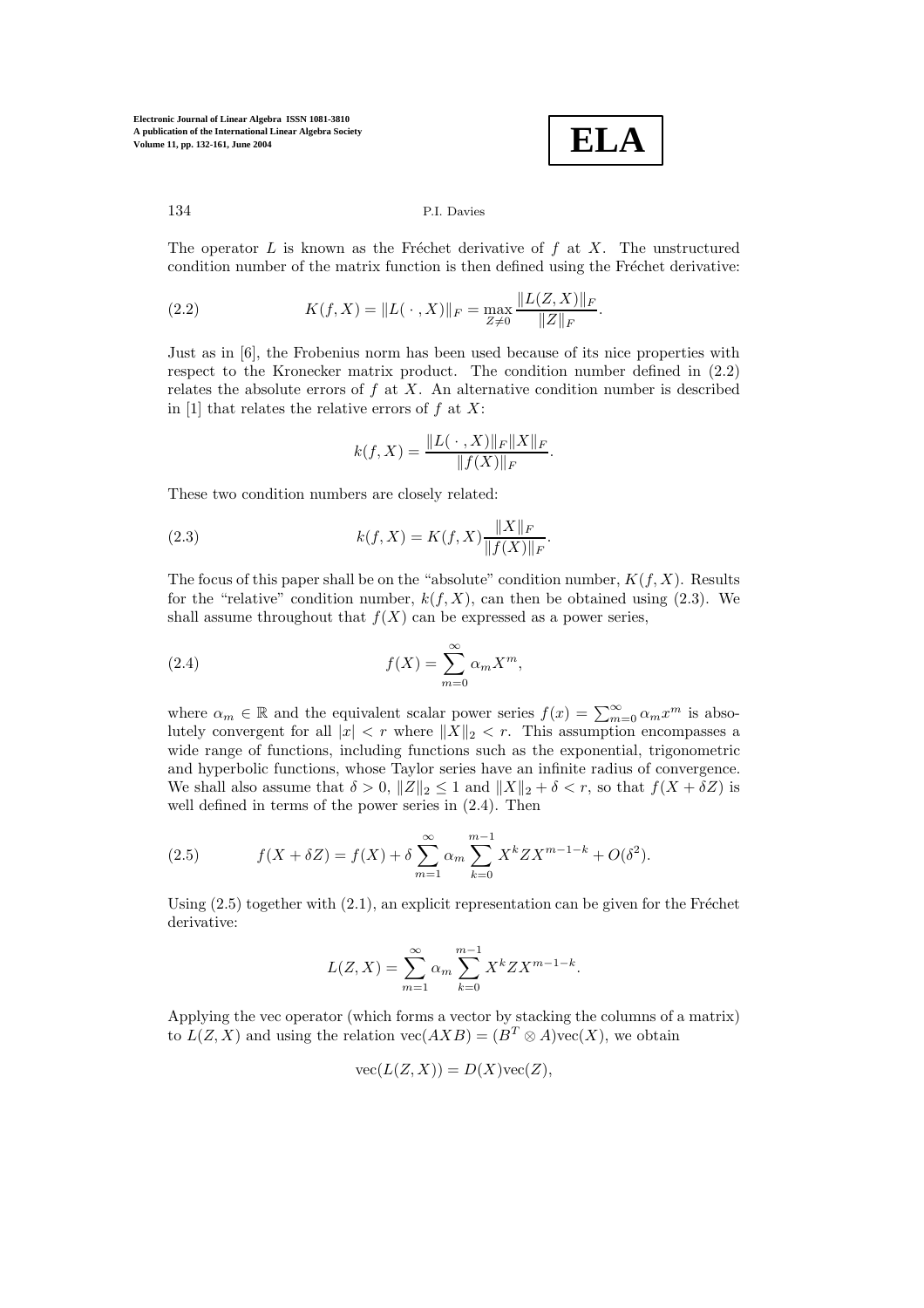

#### Conditioning of Matrix Functions 135

where  $D(X)$  is the Kronecker form of the Fréchet derivative:

(2.6) 
$$
D(X) = \sum_{m=1}^{\infty} \alpha_m \sum_{k=0}^{m-1} (X^T)^{m-1-k} \otimes X^k.
$$

As  $||X||_F = ||\text{vec}(X)||_2$  for all X, we have

(2.7) 
$$
K(f, X) = \max_{Z \neq 0} \frac{\|D(X)\text{vec}(Z)\|_2}{\|\text{vec}(Z)\|_2} = \|D(X)\|_2.
$$

We shall now consider the effect on the condition number when structure is imposed on X and the perturbed matrix  $X + \delta Z$ .

**3. Structured Matrices and Condition Numbers.** In [8], Mackey, Mackey and Tisseur define classes of structured matrices that arise in the context of nondegenerate bilinear and sesquilinear forms. We shall briefly review the definitions and properties of such forms.

Consider a map  $(x, y) \rightarrow \langle x, y \rangle$  from  $\mathbb{K}^n \times \mathbb{K}^n$  to  $\mathbb{K}$ , where  $\mathbb{K}$  denotes the field  $\mathbb{R}$ or  $\mathbb C$ . If the map is linear in both arguments x and y, that is,

$$
\langle \alpha_1 x_1 + \alpha_2 x_2, y \rangle = \alpha_1 \langle x_1, y \rangle + \alpha_2 \langle x_2, y \rangle,
$$
  

$$
\langle x, \beta_1 y_1 + \beta_2 y_2 \rangle = \beta_1 \langle x, y_1 \rangle + \beta_2 \langle x, y_2 \rangle,
$$

then this map is called a bilinear form. If  $\mathbb{K} = \mathbb{C}$  and the map  $\langle x, y \rangle$  is conjugate linear in the first argument and linear in the second, that is,

$$
\langle \alpha_1 x_1 + \alpha_2 x_2, y \rangle = \alpha_1^* \langle x_1, y \rangle + \alpha_2^* \langle x_2, y \rangle,
$$
  

$$
\langle x, \beta_1 y_1 + \beta_2 y_2 \rangle = \beta_1 \langle x, y_1 \rangle + \beta_2 \langle x, y_2 \rangle,
$$

then this map is called a sesquilinear form.

For each bilinear form on  $\mathbb{K}^n$ , there exists a unique  $M \in \mathbb{K}^{n \times n}$  such that  $\langle x, y \rangle =$  $x^T My, \forall x, y \in \mathbb{K}^n$ . Similarly, for each sesquilinear form on  $\mathbb{C}^n$ , there exists a unique  $M \in \mathbb{C}^{n \times n}$  such that  $\langle x, y \rangle = x^*My, \forall x, y \in \mathbb{C}^n$ . A bilinear or sesquilinear form is nondegenerate if

$$
\langle x, y \rangle = 0, \ \forall y \Rightarrow x = 0, \langle x, y \rangle = 0, \ \forall x \Rightarrow y = 0.
$$

It can be shown that a bilinear or sesquilinear form is nondegenerate if and only if  $M$  is nonsingular. We shall use the term scalar product to refer to a nondegenerate bilinear or sesquilinear form on  $\mathbb{K}^n$ .

A bilinear form is said to be symmetric if  $\langle x, y \rangle = \langle y, x \rangle$  and skew-symmetric if  $\langle x, y \rangle = -\langle y, x \rangle$  for all  $x, y \in \mathbb{K}^n$ . It can easily be shown that the matrix M associated with these forms are symmetric and skew-symmetric respectively. Similarly, a sesquilinear form is Hermitian if  $\langle x, y \rangle = \langle y, x \rangle^*$  or skew-Hermitian if  $\langle x, y \rangle = -\langle y, x \rangle^*$ for all  $x, y \in \mathbb{C}^n$ . The matrices associated with these forms are Hermitian and skew-Hermitian respectively. Symmetric, skew-symmetric, Hermitian and skew-Hermitian forms will be the main focus of this paper.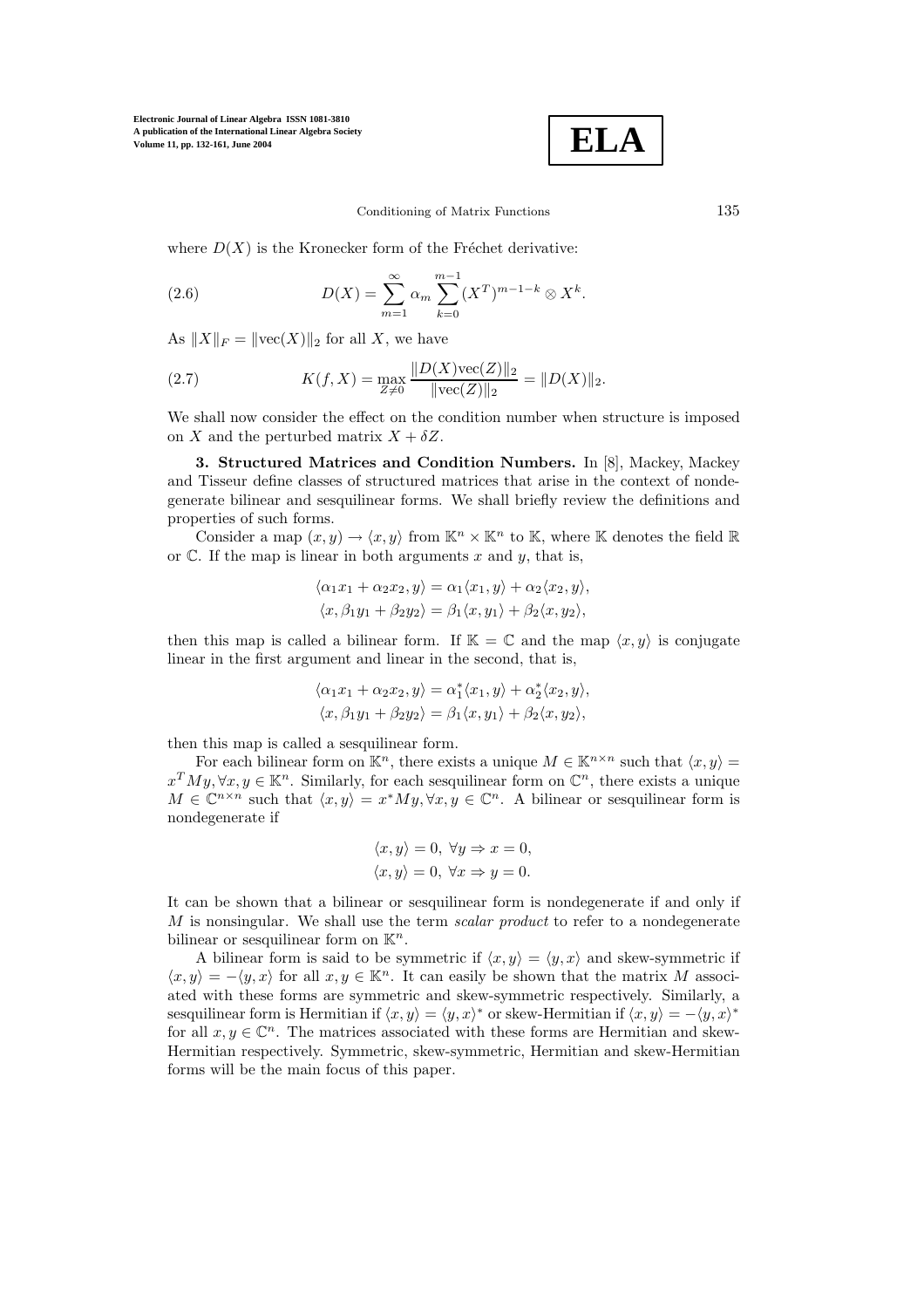

Sampling of structured matrices where  $J = \begin{bmatrix} 1 & I_n \\ -I_n & I_n \end{bmatrix}$ ,  $\begin{bmatrix}I_n\\-I_n\end{bmatrix}$ ,  $\Sigma_{p,q}=\begin{bmatrix}I_p\\-I_q\end{bmatrix}$  $\big]$  and  $R =$  antidiag(1,..., 1).

| Space             | <b>Bilinear</b>             | Automorphism Gp.                           | Jordan Algebra          | Lie Algebra            |
|-------------------|-----------------------------|--------------------------------------------|-------------------------|------------------------|
|                   | Form $\langle x, y \rangle$ | $\{G: G^T M G = M\}$                       | $\{S: S^T M = MS\}$     | ${K: K^T M = -MK}$     |
| $\mathbb{R}^n$    | $x^T y$                     | Real orthogonals                           | Real                    | Real                   |
|                   | symmetric                   | $O(n,\mathbb{R})$                          | Symmetrics              | Skew-symmetrics        |
| $\mathbb{C}^n$    | $x^T y$                     | Complex orthogonals                        | Complex                 | Complex                |
|                   | symmetric                   | $O(n,\mathbb{C})$                          | symmetrics              | skew-symmetrics        |
| $\mathbb{R}^{2n}$ | $x^T J y$<br>skew-symm.     | Real symplectics<br>$Sp(2n,\mathbb{R})$    | Skew-<br>Hamiltonians   | Hamiltonians           |
| $\mathbb{C}^{2n}$ | $x^T J y$<br>skew-symm.     | Complex symplectics<br>$Sp(2n,\mathbb{C})$ | $J$ -skew-<br>symmetric | $J$ -symmetric         |
| $\mathbb{R}^n$    | $x^TRy$<br>symmetric        | Real perplectics<br>$\mathcal{P}(n)$       | Persymmetrics           | Perskew-<br>symmetrics |
| $\mathbb{R}^n$    | $x^T \Sigma_{p,q} y$        | Pseudo-orthogonals                         | Pseudo                  | Pseudo                 |
|                   | symmetric                   | O(p,q)                                     | symmetrics              | skew-symmetrics        |

|                   | Space Sesquilinear          | Automorphism Gp.                               | Jordan Algebra      | Lie Algebra       |
|-------------------|-----------------------------|------------------------------------------------|---------------------|-------------------|
|                   | Form $\langle x, y \rangle$ | ${G: G^*MG = M}$                               | ${S : S^*M = MS}$   | ${K: K^*M = -MK}$ |
| $\mathbb{C}^n$    | $x^*y$<br>Hermitian         | Unitaries<br>U(n)                              | Hermitian           | Skew-Hermitian    |
| $\mathbb{C}^n$    | $x^*\Sigma_{p,q}y$          | Pseudo-unitaries                               | Pseudo              | Pseudo            |
|                   | Hermitian                   | U(p,q)                                         | Hermitian           | skew-Hermitian    |
| $\mathbb{C}^{2n}$ | $x^*Jy$<br>skew-Herm.       | Conjugate symplectics<br>$Sp^*(2n,\mathbb{C})$ | $J$ -skew-Hermitian | $J$ -Hermitian    |

Three important classes of structured matrices are associated with each scalar product.

1. The matrices  $G$  which preserve the value of the scalar product, that is,

$$
\langle Gx, Gy \rangle = \langle x, y \rangle \quad \forall x, y \in \mathbb{K}^n.
$$

The set G, known as the automorphism group of the scalar product, is thus defined as

$$
\mathbb{G} \stackrel{\text{def}}{=} \{ G \in \mathbb{K}^{n \times n} : G^T M G = M \} \text{ for a bilinear form,}
$$
  

$$
\mathbb{G} \stackrel{\text{def}}{=} \{ G \in \mathbb{C}^{n \times n} : G^* M G = M \} \text{ for a sesquilinear form.}
$$

2. The matrices  $S$  that are *self-adjoint* with respect to the scalar product, that is,

$$
\langle Sx, y \rangle = \langle x, Sy \rangle \quad \forall x, y \in \mathbb{K}^n.
$$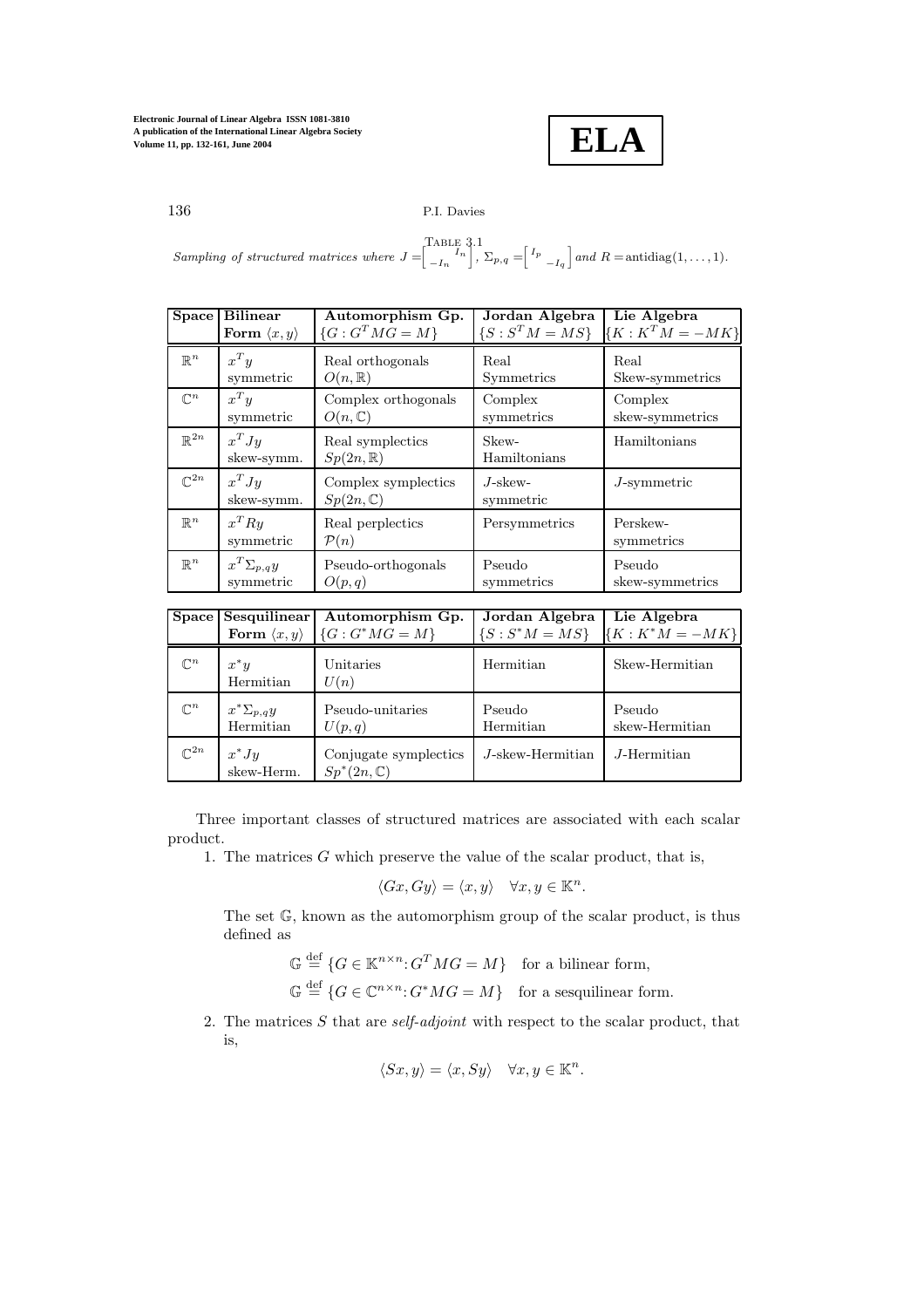$$
\boxed{\text{ELA}}
$$

The set J, known as the Jordan algebra related to the scalar product, is thus defined as

$$
\mathbb{J} \stackrel{\text{def}}{=} \{ S \in \mathbb{K}^{n \times n} : S^T M = MS \} \text{ for a bilinear form,}
$$
  

$$
\mathbb{J} \stackrel{\text{def}}{=} \{ S \in \mathbb{C}^{n \times n} : S^* M = MS \} \text{ for a sesquilinear form.}
$$

3. The matrices  $K$  that are *skew-adjoint* with respect to the scalar product, that is,

$$
\langle Kx, y \rangle = -\langle x, Ky \rangle \quad \forall x, y \in \mathbb{K}^n.
$$

The set L, known as the Lie algebra related to the scalar product, is thus defined as

$$
\mathbb{L} \stackrel{\text{def}}{=} \{ K \in \mathbb{K}^{n \times n} : K^T M = -MK \} \text{ for a bilinear form,}
$$
  

$$
\mathbb{L} \stackrel{\text{def}}{=} \{ K \in \mathbb{C}^{n \times n} : K^* M = -MK \} \text{ for a sesquilinear form.}
$$

While  $\mathbb G$  is a multiplicative group, it is not a linear subspace. However,  $\mathbb J$  and  $\mathbb L$ do form linear subspaces. This means that if X and the perturbed matrix  $X + \delta Z$ belong to  $\mathbb J$  (or  $\mathbb L$ ), then the perturbation matrix Z must also belong to  $\mathbb J$  (or  $\mathbb L$ ). Because of this linear property, the rest of this paper focuses only on matrices in J and L. Table 3.1 shows some examples of well-known structured matrices associated with a scalar product.

The structured condition numbers are defined in a similar manner to the unstructured condition number given in  $(2.2)$ , except the perturbation matrix  $Z$  is restricted to either J or L. Therefore, we define

$$
K_{\mathbb{J}}(f, X) = \max_{Z \neq 0, Z \in \mathbb{J}} \frac{\|L(Z, X)\|_F}{\|Z\|_F},
$$
  

$$
K_{\mathbb{L}}(f, X) = \max_{Z \neq 0, Z \in \mathbb{L}} \frac{\|L(Z, X)\|_F}{\|Z\|_F},
$$

where  $L(Z, X)$  is defined in (2.1). Notice that no structure has been assumed on the matrix  $X$ . Imposing a similar structure on  $X$  will be considered in sections 4 and 5. We can also define "relative" structured condition numbers

$$
k_{\mathbb{J}}(f, X) = K_{\mathbb{J}}(f, X) \frac{\|X\|_F}{\|f(X)\|_F},
$$
  

$$
k_{\mathbb{L}}(f, X) = K_{\mathbb{L}}(f, X) \frac{\|X\|_F}{\|f(X)\|_F}.
$$

Notice that

$$
\frac{k(f,X)}{k\mathbb{I}(f,X)} = \frac{K(f,X)}{K\mathbb{I}(f,X)} \quad \text{and} \quad \frac{k(f,X)}{k\mathbb{I}(f,X)} = \frac{K(f,X)}{K\mathbb{I}(f,X)}
$$

.

In sections 4 and 5 we shall consider the ratios  $\frac{K(f,X)}{K_1(f,X)}$  and  $\frac{K(f,X)}{K_1(f,X)}$ . Identical results can then be shown to hold for the ratios of the "relative" condition numbers.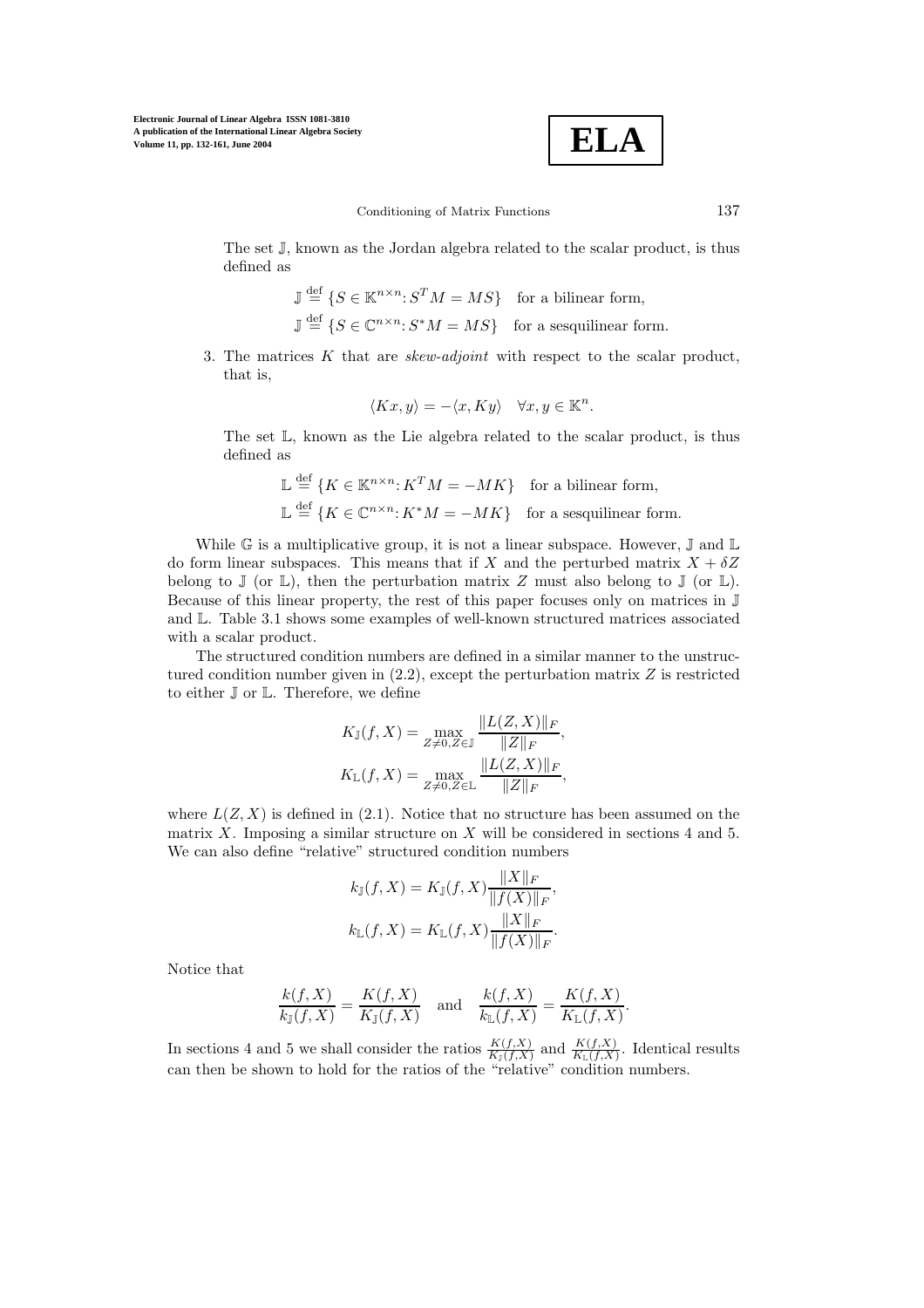

We shall now consider the structured condition numbers when the underlying scalar product is a bilinear form in section 3.1, and when the scalar product is a sesquilinear form in section 3.2.

**3.1. Bilinear forms.** In this section we shall assume that  $\mathbb{J}$  and  $\mathbb{L}$  denote a Jordan algebra and a Lie algebra associated with a nondegenerate bilinear form on  $\mathbb{K}^n$ . For  $S \in \mathbb{J}$ , it can be shown that vec $(S)$  satisfies

(3.1) 
$$
((M^T \otimes I)P - I \otimes M) \operatorname{vec}(S) = 0,
$$

where P is the vec-permutation matrix that satisfies  $P\text{vec}(X) = \text{vec}(X^T)$  for all  $X \in \mathbb{C}^{n \times n}$ . From (3.1) we see that  $\text{vec}(S)$  is contained in the null space of  $(M^T \otimes$  $I$ )P –  $I \otimes M$ . Therefore the structured condition number of f at X can be expressed as

(3.2) 
$$
K_{\mathbb{J}}(f, X) = \max_{Z \neq 0, Z \in \mathbb{J}} \frac{\|D(X)\text{vec}(Z)\|_2}{\|\text{vec}(Z)\|_2} = \|D(X)B\|_2,
$$

where the columns of B form an orthonormal basis for the null space of  $(M^T \otimes I)P$  –  $I \otimes M$ . For  $K \in \mathbb{L}$ , vec $(K)$  satisfies

$$
((M^T \otimes I)P + I \otimes M) \text{ vec}(K) = 0,
$$

and the structured condition number of  $f$  at  $X$  can be given as

$$
K_{\mathbb{L}}(f, X) = \max_{Z \neq 0, Z \in \mathbb{L}} \frac{\|D(X)\text{vec}(Z)\|_2}{\|\text{vec}(Z)\|_2} = \|D(X)B\|_2,
$$

where the columns of B form an orthonormal basis for the null space of  $(M^T \otimes I)P$  +  $I \otimes M$ . If M has certain properties, then more can be said about the null space of  $(M^T \otimes I)P \pm I \otimes M$ .

LEMMA 3.1. Let  $M \in \mathbb{R}^{n \times n}$  be nonsingular and  $M = \delta M^T$  where  $\delta = \pm 1$ . Define

(3.3) 
$$
S_{\mathbb{J}}(M) = (M^T \otimes I)P - I \otimes M
$$

(3.4) 
$$
S_{\mathbb{L}}(M) = (M^T \otimes I)P + I \otimes M,
$$

where  $P$  is the vec-permutation matrix. Then

$$
rank(S_{\mathbb{J}}(M)) = n(n - \delta)/2,
$$
  

$$
rank(S_{\mathbb{L}}(M)) = n(n + \delta)/2.
$$

Furthermore, if  $M^T M = I$ , then the nonzero singular values of  $S_{\mathbb{I}}(M)$  and  $S_{\mathbb{I}}(M)$ are equal to 2.

*Proof.* Using the fact that  $P(A \otimes B) = (B \otimes A)P$  for all  $A, B \in \mathbb{C}^{n \times n}$  [2] we can write

$$
S_{\mathbb{J}}(M) = (\delta P - I)(I \otimes M).
$$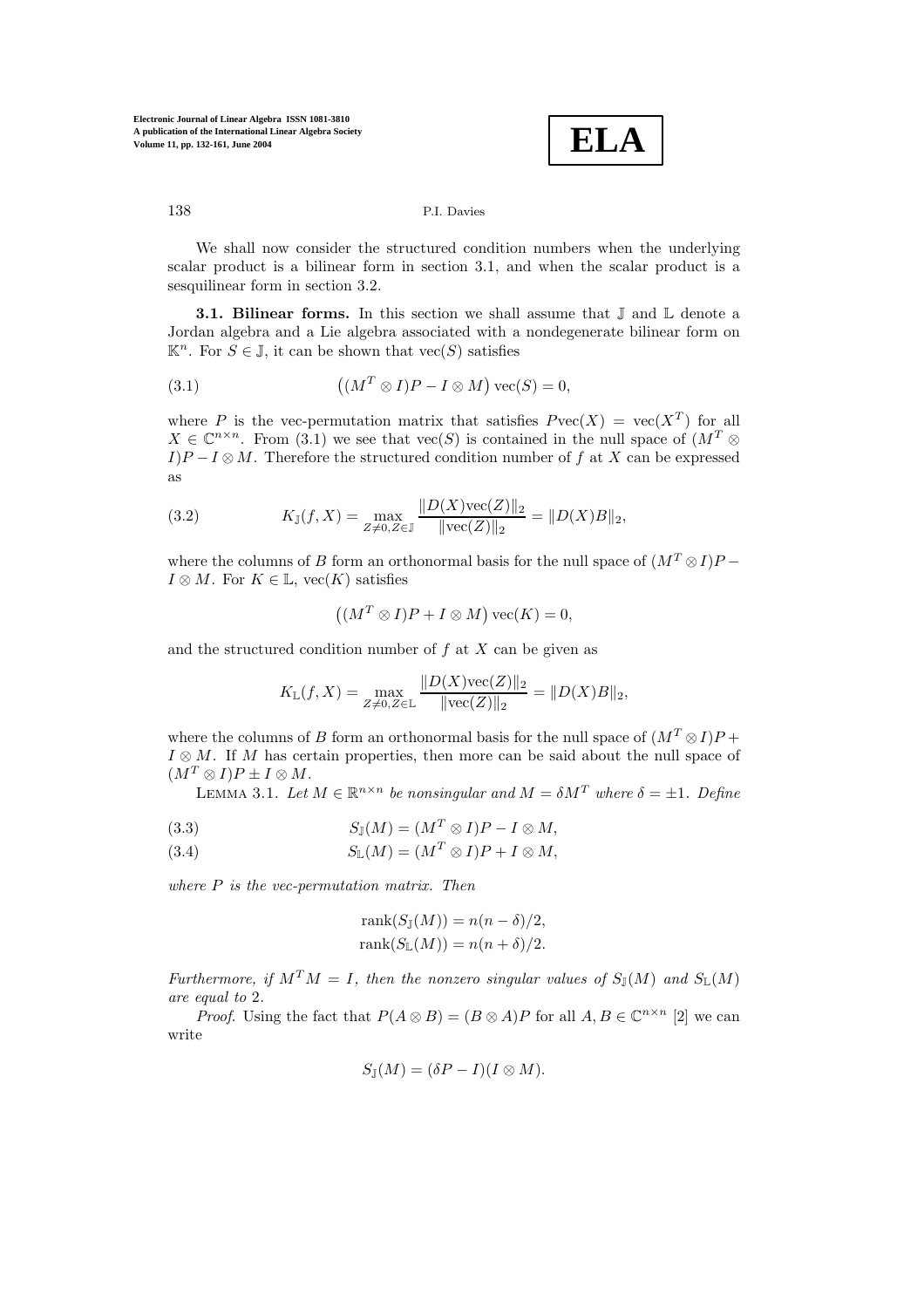$$
\boxed{\textbf{ELA}}
$$

The vec-permutation matrix  $P$  is symmetric and has eigenvalues 1 and  $-1$  with multiplicities  $\frac{1}{2}n(n+1)$  and  $\frac{1}{2}n(n-1)$ , respectively [2]. Since the matrix  $I \otimes M$  has full rank when  $M$  is nonsingular,

$$
rank(S_{\mathbb{J}}(M)) = rank(\delta P - I) = n(n - \delta)/2.
$$

A similar argument shows that  $\text{rank}(S_{\mathbb{L}}(M)) = \text{rank}(\delta P + I) = \frac{1}{2}n(n + \delta).$ 

When  $M^T M = I$  the matrix  $I \otimes M$  is orthogonal. Therefore, the matrix  $\delta P - I$ and  $S_{\mathbb{J}}(M)$  have the same singular values. A similar argument shows that  $\delta P + I$  and  $S_{\mathbb{L}}(M)$  have the same singular values.  $\mathsf{\Pi}$ 

LEMMA 3.2. Let  $M \in \mathbb{R}^{n \times n}$  be nonsingular and  $M = \pm M^{T}$ . Then

$$
\text{null}(S_{\mathbb{J}}(M)) = \text{range}(PS_{\mathbb{L}}(M)^{T}),
$$
  

$$
\text{null}(S_{\mathbb{L}}(M)) = \text{range}(PS_{\mathbb{J}}(M)^{T}),
$$

where P is the vec-permutation matrix and  $S_{\mathbb{J}}(M), S_{\mathbb{L}}(M)$  are defined in (3.3) and (3.4).

Proof. As a consequence of Lemma 3.1

$$
\dim(\text{null}(S_{\mathbb{J}}(M))) = \dim(\text{range}(PS_{\mathbb{L}}(M)^{T})),
$$
  

$$
\dim(\text{null}(S_{\mathbb{L}}(M))) = \dim(\text{range}(PS_{\mathbb{J}}(M)^{T})),
$$

and hence all we need to show is that  $S_{\mathbb{J}}(M)PS_{\mathbb{L}}(M)^{T}=0$ . Now

$$
S_{\mathbb{J}}(M)PS_{\mathbb{L}}(M)^{T} = (M^{T} \otimes I)P(M \otimes I) - (I \otimes M)P(I \otimes M^{T}) + M^{T} \otimes M^{T} - M \otimes M.
$$

As  $M = \pm M^T$  the third and fourth terms cancel. Further rearranging yields

$$
S_{\mathbb{J}}(M)PS_{\mathbb{L}}(M)^{T} = P(M \otimes M^{T}) - P(M \otimes M^{T}) = 0.
$$

THEOREM 3.3. Let  $X \in \mathbb{C}^{n \times n}$  and the scalar function  $f(x) = \sum_{m=0}^{\infty} \alpha_m x^m$ <br>beginted to convergent for all  $|x| < r$  where  $||X||_2 < r$  also let  $\mathbb{E}$  and  $\mathbb{E}$  denote be absolutely convergent for all  $|x| < r$  where  $||X||_2 < r$ . Also, let  $\mathbb{J}$  and  $\mathbb{L}$  denote a Jordan algebra and a Lie algebra associated with a nondegenerate bilinear form  $\langle x, y \rangle = x^T M y$ , where  $M \in \mathbb{R}^{n \times n}$  satisfies  $M^T M = I$  and  $M = \delta M^T$  where  $\delta = \pm 1$ . Then

(3.5) 
$$
K_{\mathbb{J}}(f, X) = \frac{1}{2} ||D(X)PS_{\mathbb{L}}(M)^{T}||_2,
$$

(3.6) 
$$
K_{\mathbb{L}}(f, X) = \frac{1}{2} ||D(X)PS_{\mathbb{J}}(M)^{T}||_2.
$$

*Proof.* First, we consider  $Z \in \mathbb{J}$ . We have shown that  $\text{vec}(Z) \in \text{null}(S_{\mathbb{J}}(M))$  and by Lemma 3.2 that  $\text{vec}(Z) \in \text{range}(PS_{\mathbb{L}}(M)^{T})$ . As  $M^{T}M = I$ , Lemma 3.1 shows that there exist orthogonal matrices  $U$  and  $V$  such that

$$
PS_{\mathbb{L}}(M)^{T} = U \begin{bmatrix} 2I & \\ & 0 \end{bmatrix} V^{T}.
$$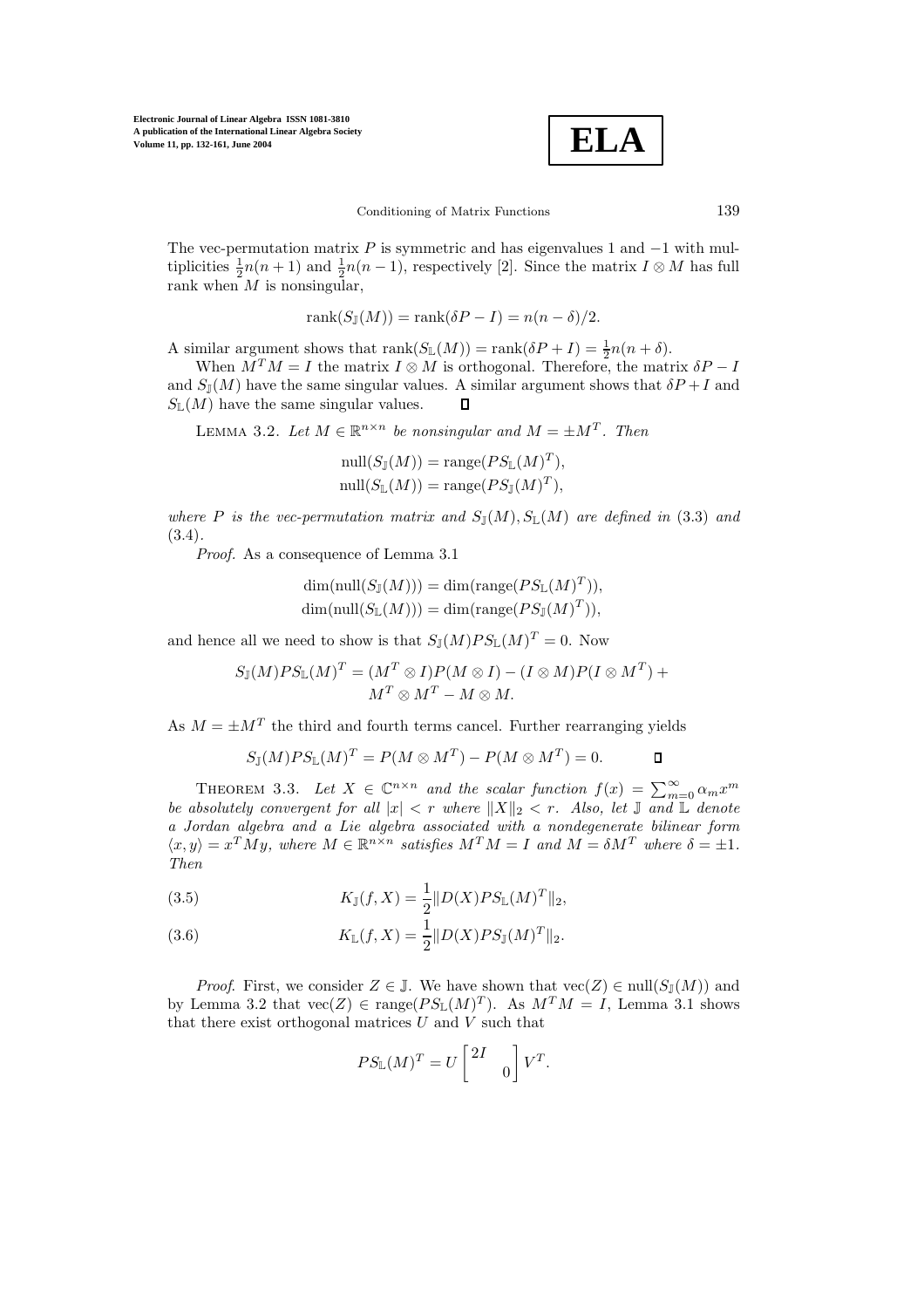$$
\boxed{\textbf{ELA}}
$$

## 140 P.I. Davies

Let  $r = \text{rank}(PS_{\mathbb{L}}(M)^{T}) = \frac{1}{2}n(n+\delta)$  and partition

$$
U = \begin{pmatrix} r & n^2 - r \\ U_1 & U_2 \end{pmatrix}.
$$

Then we can see that  $\text{range}(PS_{\mathbb{L}}(M)^T) = \text{range}(U_1)$  and  $U_1^T U_1 = I$ . Therefore the structured condition number of  $f$  at  $\overline{X}$  is

$$
K_{\mathbb{J}}(f, X) = \max_{Z \neq 0, Z \in \mathbb{J}} \frac{\|D(X)\text{vec}(Z)\|_2}{\|\text{vec}(Z)\|_2} = \|D(X)U_1\|_2.
$$

Define

$$
B = \begin{pmatrix} r & n^2 - r \\ U_1 & 0 \end{pmatrix} = U \begin{bmatrix} I \\ 0 \end{bmatrix}.
$$

Then

$$
K_{\mathbb{J}}(f, X) = ||D(X)B||_2 = \frac{1}{2} ||D(X)PS_{\mathbb{L}}(M)^T V||_2,
$$
  
=  $\frac{1}{2} ||D(X)PS_{\mathbb{L}}(M)^T ||_2.$ 

A similar argument can be used to give the result for  $K_{\mathbb{L}}(f, X)$ .  $\Box$ 

In Theorem 3.3 we have assumed that  $M = \pm M^T$  and  $M^T M = I$ . This may seem a restrictive condition. However, a wide variety of structured matrices are associated with bilinear forms that satisfy these conditions, including all those in Table 3.1.

By showing that  $S_{\mathbb{J}}(M)S_{\mathbb{L}}(M)^{T}=0$  when  $M=\pm M^{T}$  and  $M^{T}M=I$ , we can show, using an almost identical proof of Lemma 3.2, that

$$
\text{null}(S_{\mathbb{J}}(M)) = \text{range}(S_{\mathbb{L}}(M)^{T}),
$$
  

$$
\text{null}(S_{\mathbb{L}}(M)) = \text{range}(S_{\mathbb{J}}(M)^{T}).
$$

Hence, using an almost identical proof of Theorem 3.3, we can show

$$
K_{\mathbb{J}}(f, X) = \frac{1}{2} ||D(X)S_{\mathbb{L}}(M)^{T}||_2,
$$
  

$$
K_{\mathbb{L}}(f, X) = \frac{1}{2} ||D(X)S_{\mathbb{J}}(M)^{T}||_2.
$$

We shall be using the forms  $(3.5)$  and  $(3.6)$  given in Theorem 3.3 as these involve less algebraic manipulation later.

**3.1.1. Condition estimation.** Kenney and Laub [6] presented a method for estimating the condition number  $K(f, X)$  by using the power method. The power method can be used to approximate  $||A||_2$  for a matrix  $A \in \mathbb{C}^{m \times n}$ . This method starts with a vector  $z \in \mathbb{C}^n$  and iterates the following cycle: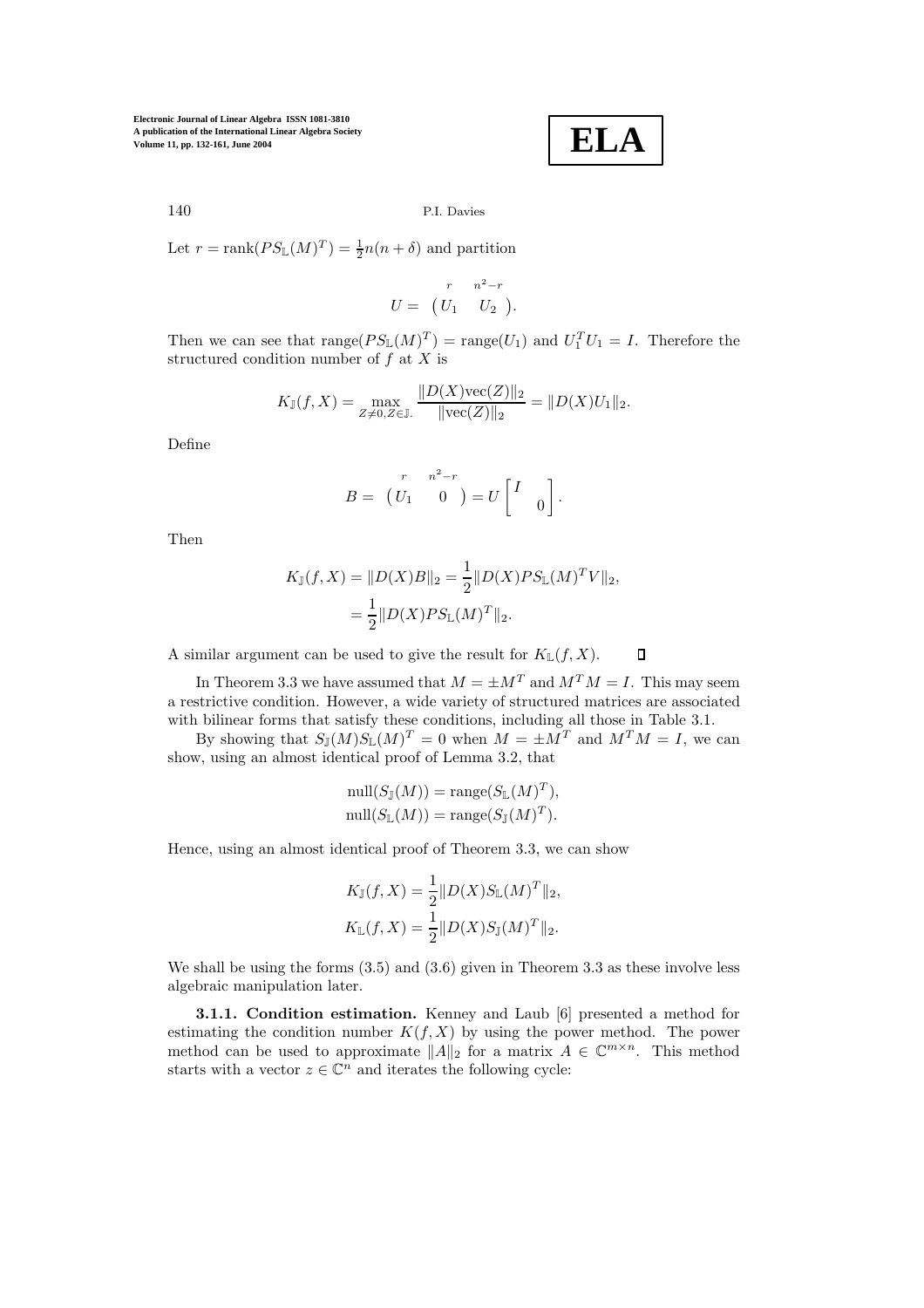$$
\boxed{\textbf{ELA}}
$$

Conditioning of Matrix Functions 141

for  $i = 1, 2, ...$  $z = z/\Vert z \Vert_2$ , then compute  $w = Az$ .  $w = w/||w||_2$ , then compute  $z = A<sup>T</sup>w$ . end  $||A||_2 \approx ||z||_2$ 

As long as the starting vector is not orthogonal to the singular subspace corresponding to the largest singular value of A,  $||z||_2$  converges to  $||A||_2$ . The power method can then be used to approximate  $||D(X)||_2$ . As forming  $D(X)$  can be prohibitively expensive, it is difficult to compute  $D(X)z_0$ , where  $z_0 = \text{vec}(Z_0)$  for some  $Z_0 \in \mathbb{C}^{n \times n}$ . Therefore we can use the "finite difference" relation

(3.7) 
$$
\text{unvec}(D(X)\text{vec}(Z_0)) = \frac{1}{\delta} (f(X + \delta Z_0) - f(X)) + O(\delta)
$$

where  $||Z_0||_F = 1$ . An approximation to  $D(X)\text{vec}(Z_0)$  can be formed using a sufficiently small  $\delta$ . Starting with  $\|Z_0\|_F = 1$ , the two steps of the power method can then be approximated by

$$
W = \frac{1}{\delta} (f(X + \delta Z_0) - f(X)),
$$
  
\n
$$
Z_1 = \frac{1}{\delta} (f(X^T + \delta W_0) - f(X^T)),
$$

where  $W_0 = W/||W||_F$ . Then  $||Z_1||_F \approx ||D(X)||_2$ . More accurate estimates can be obtained by repeating the cycle with  $Z_0 = Z_1 / ||Z_1||_F$ .

Now we consider how to estimate our structured condition number  $K_{\mathbb{J}}(f, X)$  by using the power method to estimate  $\frac{1}{2}||D(X)PS_{\mathbb{L}}(M)<sup>T</sup>||_2$ . Starting with  $Z_0$  where  $||Z_0||_F = 1$ , let  $y = \text{vec}(Y) = \frac{1}{2}PS_{\mathbb{L}}(M)^T \text{vec}(Z_0)$ . Then

(3.8) 
$$
Y = \frac{1}{2} \left( Z_0 M^T + Z_0^T M \right).
$$

Let  $w = \text{vec}(W) = D(X)y$ . Then we can approximate W using

$$
W \approx \frac{1}{\delta} \left( f(X + \delta Y) - f(X) \right).
$$

The next stage is to scale w such that

$$
w_0 = \text{vec}(W_0) = \text{vec}(W/\|W\|_F) = w/\|w\|_2.
$$

The final step is to compute  $z_1 = \text{vec}(Z_1) = \frac{1}{2}(D(X)PS_{\mathbb{L}}(M)^T)^T w_0$ . Rearranging we get  $z_1 = \frac{1}{2}S_{\mathbb{L}}(M)Pu$  where  $u = \text{vec}(U) = D(X)^T w_0$ . Therefore we can approximate  $U$  using

$$
U \approx \frac{1}{\delta} \left( f(X^T + \delta W_0) - f(X^T) \right).
$$

We can then form  $z_1$  by

(3.9) 
$$
Z_1 = \frac{1}{2} (UM + MU^T).
$$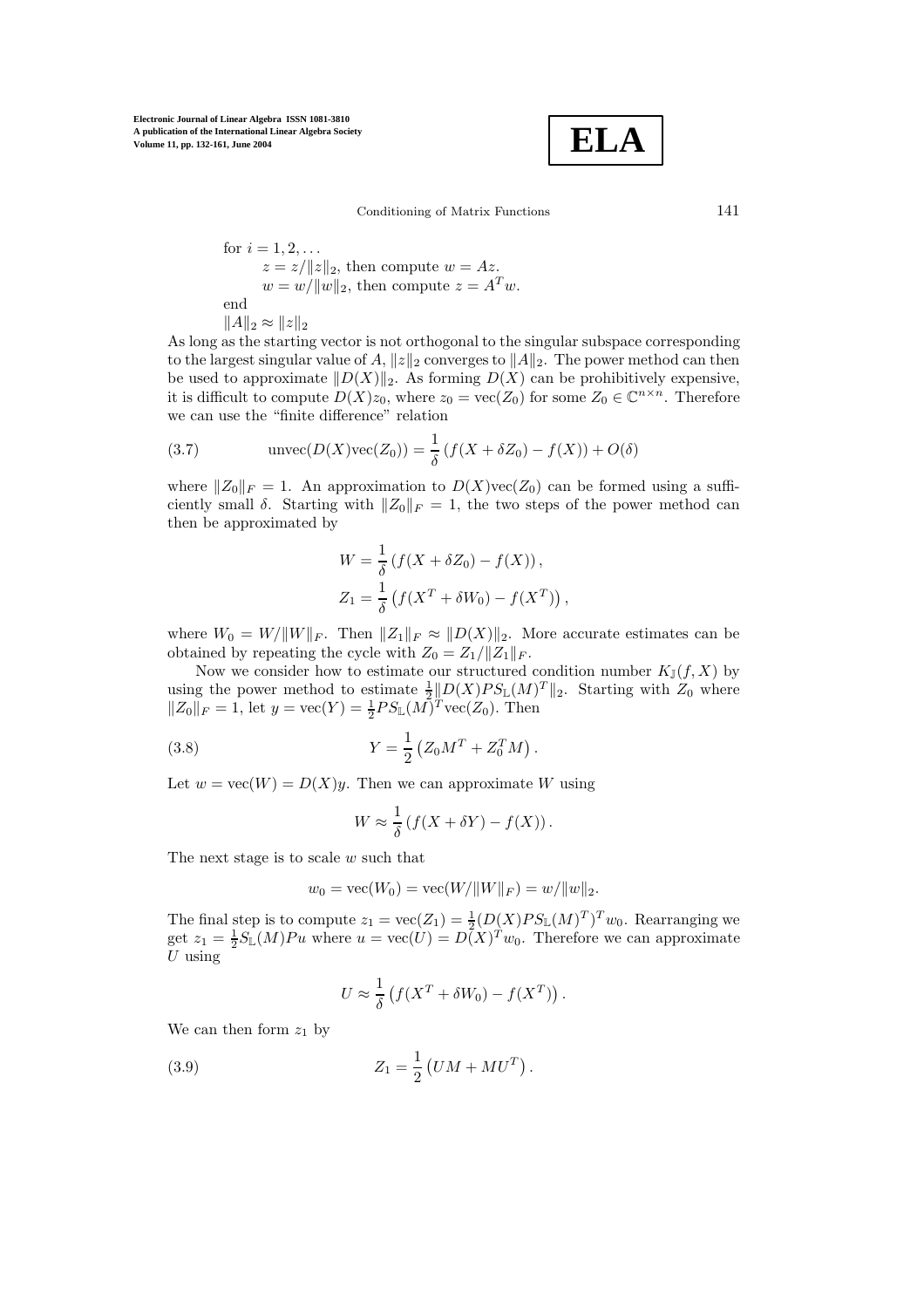



FIG. 3.1. Accuracy of estimates for structured condition numbers. (top) Measures  $K_j^{\text{est}}(f, X)/K_J(f, X)$  for the 10000 examples in Experiment 4.2. (bottom) Measures  $K_{\mathbb L}^{\text{est}}(f,X)/K_{\mathbb L}(f,X)$  for the 10000 examples in Experiment 5.1.

Then  $||Z_1||_F \approx \frac{1}{2}||D(X)PS_{\mathbb{L}}(M)^T||_2$ . More accurate estimates can be obtained by repeating the cycle with  $Z_0 = Z_1 / ||Z_1||_F$ . To estimate  $K_L(f, X)$ , we have exactly the same procedure, except with the + sign in  $(3.8)$  and  $(3.9)$  changed to a – sign.

ALGORITHM 3.4 (Estimation of structured condition numbers). Given  $X \in \mathbb{R}^{n \times n}$  and the scalar function  $f(x) = \sum_{m=0}^{\infty} \alpha_m x^m$  for which the series is absolutely convergent for all  $|x| < r$  where  $||X||_2 < r$ , this algorithm computes an approximation to the condition number  $K_{\mathbb{J}}(f,X)$  or  $K_{\mathbb{L}}(f,X)$ .

If we are computing  $K_{\mathbb{J}}(f, X)$  then  $k = 0$ . Otherwise  $k = 1$ . Let  $\delta = 100u||X||_F$  where u is the unit roundoff. Compute  $f(X)$ . Choose random nonzero  $Z \in \mathbb{K}^{n \times n}.$ for  $i = 1, 2, ...$ if  $||Z||_F \neq 0, Z = Z/||Z||_F$ , end  $Y = \frac{1}{2}(ZM^{T} + (-1)^{k}Z^{T}M).$  $W = \frac{1}{\delta}(f(X + \delta Y) - f(X)).$ if  $||W||_F \neq 0, W = W/||W||_F$ , end  $U = \frac{1}{\delta} (f(X^T + \delta W) - f(X^T)^T).$  $Z = \frac{1}{2}(\dot{U}M + (-1)^{\dot{k}}M\dot{U}^{\dot{T}}).$ end  $K_{\mathbb{J}}^{\text{est}}(f, X)$  or  $K_{\mathbb{L}}^{\text{est}}(f, X) = ||Z||_F$ .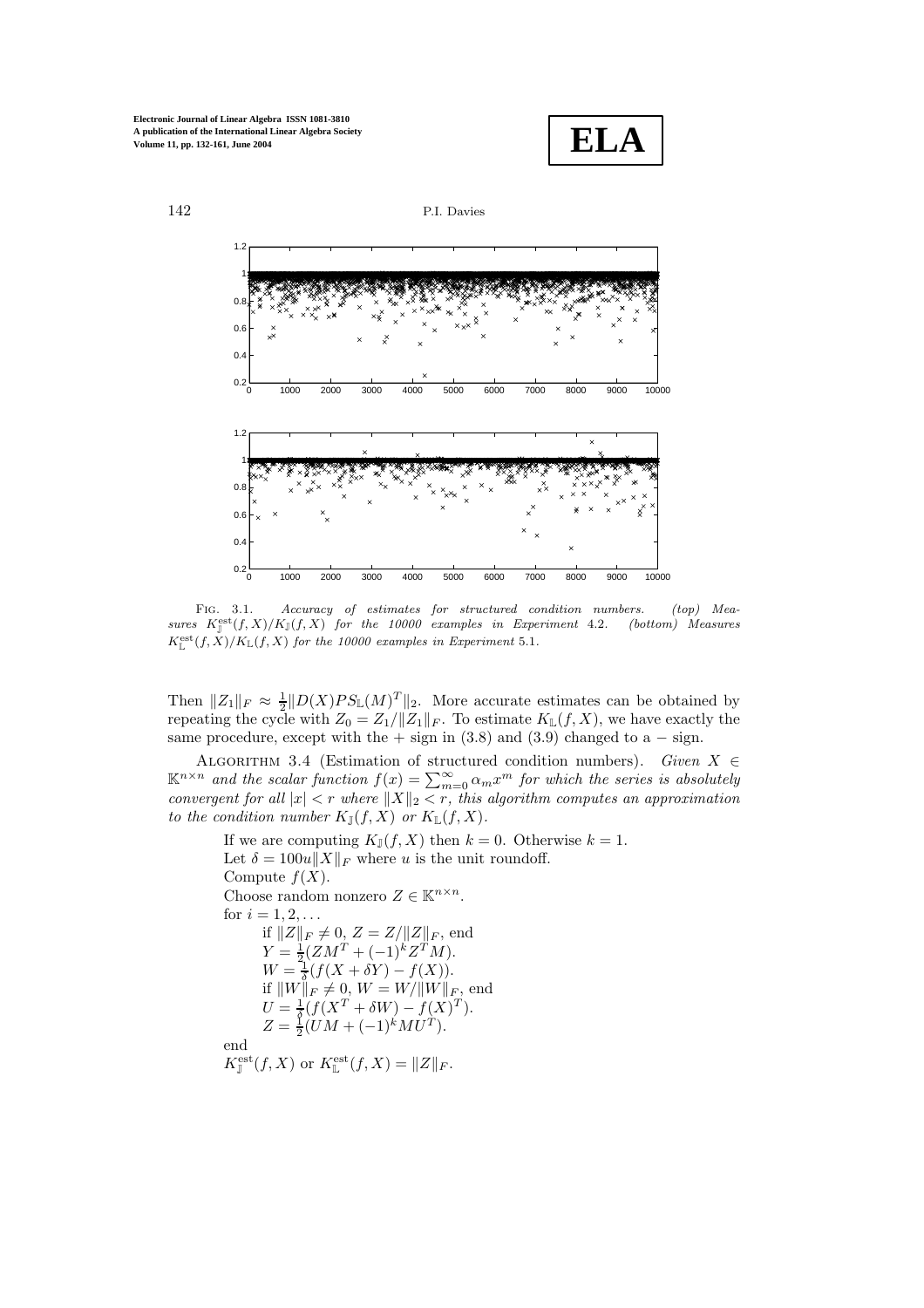$$
\boxed{\textbf{ELA}}
$$

Conditioning of Matrix Functions 143

In order to test whether Algorithm 3.4 produces reliable estimates to our structured condition numbers we used random polynomials of random matrices in  $\mathbb J$  or  $\mathbb L$ , where I and L are the Jordan and Lie algebras relating to a bilinear form  $\langle x, y \rangle =$  $x^T M y$ , where M is a random symmetric orthogonal matrix. See Experiment 4.2, in section 4, and Experiment 5.1, in section 5, for more details on how this random data was produced. We used three cycles in Algorithm 3.4 to compute our estimates,  $K_{\mathbb{J}}^{\text{est}}(f,X)$  and  $K_{\mathbb{L}}^{\text{est}}(f,X)$ . Figure 3.1 plots the ratios  $K_{\mathbb{J}}^{\text{est}}(f,X)/K_{\mathbb{J}}(f,X)$ and  $K_{\mathbb{L}}^{\text{est}}(f, X)/K_{\mathbb{L}}(f, X)$  for the 10000 examples in each experiment. We see from Figure 3.1 that Algorithm 3.4 can overestimate the true condition number. This can be explained by the fact that approximations are used in some steps of the algorithm, for example (3.7). Also massive cancellation can occur in the computation of (3.7). However, in virtually all examples, the estimates are within a factor of 2 of the correct value. As we are often only interested in the order of magnitude of the condition number, these results are acceptable.

An alternative to Algorithm 3.4 can be obtained by applying the power method to  $\frac{1}{2}D(X)S_{\mathbb{L}}(M)^{T}$  and  $\frac{1}{2}D(X)S_{\mathbb{J}}(M)^{T}$ . Consider  $K_{\mathbb{J}}(f,X)$  and the first step  $y=$  $vec(Y) = \frac{1}{2} S_{\mathbb{L}}(M)^T vec(\mathcal{Z}_0)$ . Then

$$
Y = \frac{1}{2}(MZ_0^T + M^T Z_0)
$$

would replace the step (3.8). Then

$$
W = \frac{1}{\delta} \left( f(X + \delta Y) - f(X) \right),
$$
  
\n
$$
U = \frac{1}{\delta} \left( f(X^T + \delta W_0) - f(X^T) \right),
$$

where  $W_0 = W/||W||_F$ . We would also have to replace the final step (3.9) with

$$
Z_1 = \frac{1}{2}(U^T M + MU).
$$

To estimate  $K_L(f, X)$  we would again change the + signs to – signs in the equations for Y and  $Z_1$ . No appreciable difference can be seen in practice between this alternative algorithm and Algorithm 3.4.

**3.2. Sesquilinear forms.** In this section we shall assume that  $\mathbb{J}$  and  $\mathbb{L}$  denote a Jordan algebra and a Lie algebra associated with a nondegenerate sesquilinear form. For  $S \in \mathbb{J}$ , it can be shown that  $\text{vec}(S)$  satisfies

$$
(M^T \otimes I) \text{vec}(S^*) - (I \otimes M) \text{vec}(S) = 0.
$$

Provided  $M \in \mathbb{R}^{n \times n}$  then it can be shown that  $vec(\text{Real}(S)) \in null(S_{\mathbb{J}}(M))$  and  $vec(\text{Imag}(S)) \in null(S_{\mathbb{L}}(M)).$  Using Theorem 3.2 we can show that

(3.10) 
$$
\operatorname{vec}(S) = PS_{\mathbb{L}}(M)^{T}x + iPS_{\mathbb{J}}(M)^{T}y,
$$

for some  $x, y \in \mathbb{R}^{n^2}$ . Similarly, for  $K \in \mathbb{L}$ , vec $(K)$  satisfies

$$
\text{vec}(K) = PS_{\mathbb{J}}(M)^{T} x + iPS_{\mathbb{L}}(M)^{T} y,
$$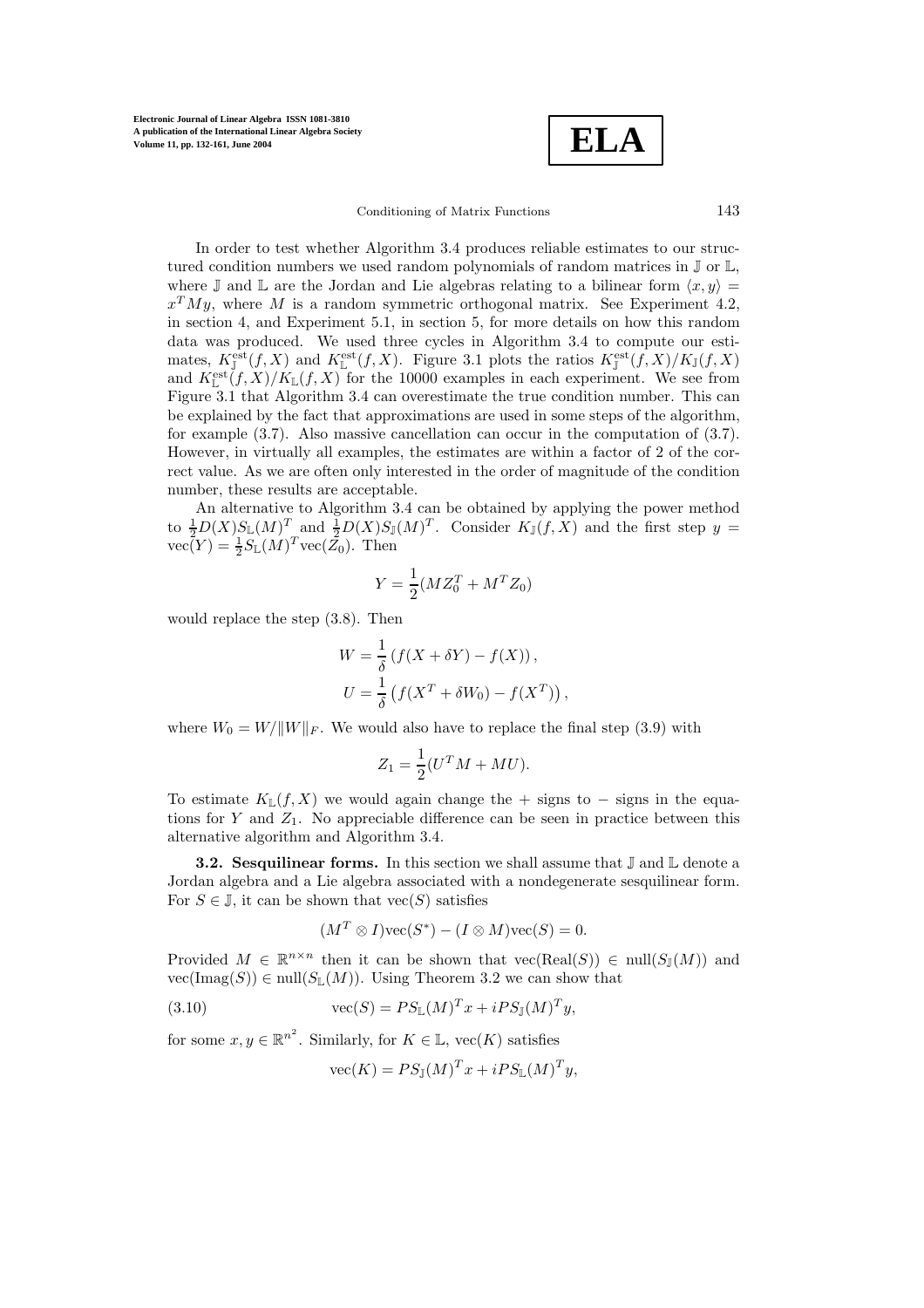**ELA**

for some  $x, y \in \mathbb{R}^{n^2}$ .

THEOREM 3.5. Let  $X \in \mathbb{C}^{n \times n}$  and the scalar function  $f(x) = \sum_{m=0}^{\infty} \alpha_m x^m$  be<br>plattely convergent for all  $|x| < r$  where  $||X||_2 < r$  Also let  $\mathbb{F}$  and  $\mathbb{F}$  denote a absolutely convergent for all  $|x| < r$  where  $||X||_2 < r$ . Also, let  $\mathbb{J}$  and  $\mathbb{L}$  denote a Jordan algebra and a Lie algebra associated with a nondegenerate sesquilinear form  $\langle x, y \rangle = x^*My$ , where  $M \in \mathbb{R}^{n \times n}$  satisfies  $M^T M = I$  and  $M = \delta M^T$  where  $\delta = \pm 1$ . Then

(3.11) 
$$
K_{\mathbb{J}}(f, X) = \max_{v \in \mathbb{C}^{n^2}} \frac{\|D(X)(M \otimes I)(v + \delta P \bar{v})\|_2}{\|(v + \delta P \bar{v})\|_2},
$$

(3.12) 
$$
K_{\mathbb{L}}(f, X) = \max_{v \in \mathbb{C}^{n^2}} \frac{\|D(X)(M \otimes I)(v - \delta P \bar{v})\|_2}{\|(v - \delta P \bar{v})\|_2}.
$$

*Proof.* First we consider  $Z \in \mathbb{J}$ . As  $M = \delta M^T$  where  $\delta = \pm 1$  we can show, using  $(3.10)$ , that

$$
\text{vec}(Z) = (M \otimes I)(v + \delta P \bar{v})
$$

for some  $v \in \mathbb{C}^{n^2}$ . Substituting this into (3.2) and using the fact that  $M \otimes I$  is orthogonal when  $M$  is orthogonal gives the result in  $(3.11)$ . Using a similar argument we can show that for  $Z \in \mathbb{L}$ ,

$$
\text{vec}(Z) = (M \otimes I)(v - \delta P \bar{v})
$$

for some  $v \in \mathbb{C}^{n^2}$  and hence obtain the result in (3.12).  $\Box$ 

**4. Jordan Algebra.** In this section we shall compare the unstructured condition number of f,  $K(f, X)$ , with the structured condition number of f,  $K_{\mathbb{I}}(f, X)$ , for  $X \in \mathbb{J}$ . We shall first consider the case where the underlying scalar product is a bilinear form. Then in section 4.2 we shall consider the case where the underlying scalar product is a sesquilinear form.

4.1. Bilinear forms. We shall first assume that  $\mathbb J$  denotes the Jordan algebra relating to a nondegenerate bilinear form  $\langle x, y \rangle = x^T M y$  where  $M \in \mathbb{R}^{n \times n}$  satisfies  $M = \delta M^T$ ,  $\delta = \pm 1$  and  $M^T M = I$ . Recall that (3.5) shows that the structured condition number of f is equal to the 2-norm of the matrix  $\frac{1}{2}D(X)PS_{\mathbb{L}}(M)^{T}$ . As preor post-multiplication by an orthogonal matrix does not affect the singular values, we shall consider the matrix  $\frac{1}{2}(I \otimes M)D(X)PS_{\mathbb{L}}(M)^{T}$ . It can be shown that

(4.1) 
$$
\frac{1}{2}(I \otimes M)D(X)PS_{\mathbb{L}}(M)^{T} = \frac{1}{2}H(X)(I_{n^{2}} + \delta P),
$$

where

(4.2) 
$$
H(X) = (I \otimes M)D(X)(M \otimes I).
$$

It is clear that the singular values of  $H(X)$  are the same as those of  $D(X)$ . Therefore, to compare the unstructured condition number,  $K(f, X)$ , with the structured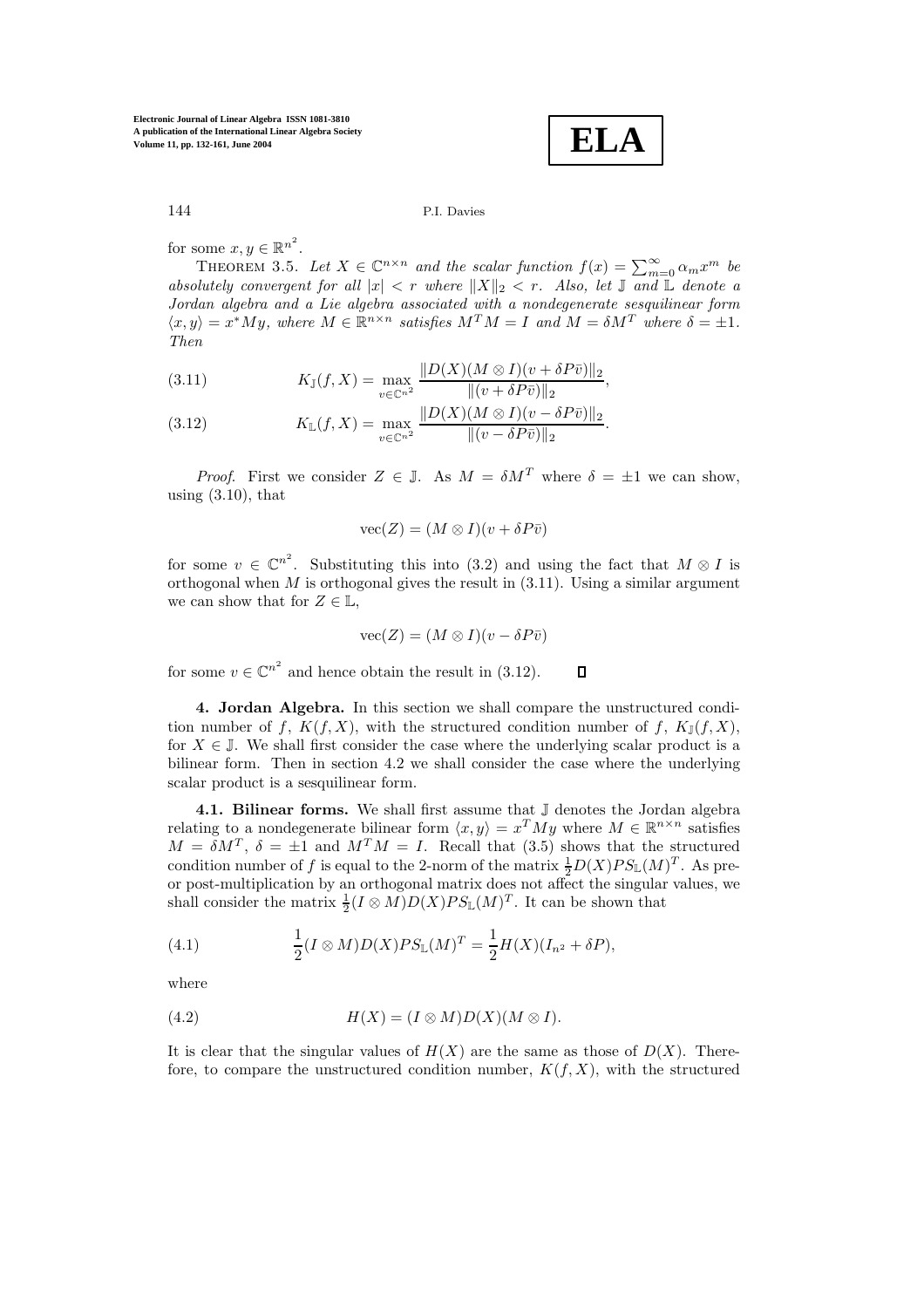

condition number,  $K_J(f, X)$ , we shall compare the singular values of  $H(X)$  and  $\frac{1}{2}H(X)(I_{n^2}+\delta P).$ 

When  $X \in \mathbb{J}$ , the matrix  $H(X)$  is highly structured. We can rearrange  $H(X)$  to get:

(4.3) 
$$
H(X) = (I \otimes M) \sum_{m=1}^{\infty} \alpha_m \sum_{k=0}^{m-1} ((X^T)^{m-1-k} \otimes X^k) (M \otimes I)
$$

$$
= (M \otimes M) \sum_{m=1}^{\infty} \alpha_m \sum_{k=0}^{m-1} X^{m-1-k} \otimes X^k.
$$

From  $(4.3)$  it is easy to see that:

- $H(X) = H(X)^T$ .
- $H(X)$  commutes with P, that is  $PH(X) = H(X)P$ .
- $H(X) = (H(X)|_{ij})$  is a block  $n \times n$  matrix where each block satisfies

$$
[H(X)]_{ij} = \delta [H(X)]_{ij}^T \in \mathbb{K}^{n \times n}.
$$

The following result about matrices that commute with unitary matrices allows us to compare the singular values of  $H(X)$  and  $\frac{1}{2}H(X)(I_{n^2} + \delta P)$ .

LEMMA 4.1. Let  $A, B \in \mathbb{C}^{n \times n}$ , where B is a Hermitian unitary matrix, satisfy

$$
AB = \pm BA.
$$

Let B have eigenvalues 1 with multiplicity p and  $-1$  with multiplicity  $n - p$ . Then  $\frac{1}{2}A(I + B)$  has p singular values in common with A and  $n - p$  zero singular values. Also  $\frac{1}{2}A(I - B)$  has the other n – p singular values in common with A plus p zero singular values.

*Proof.* We can write the singular value decomposition of A as  $A = U\Sigma V^*$  where  $\Sigma$  is partitioned in block diagonal form such that  $\Sigma = diag(\sigma_i I)$  where  $\sigma_1 > \cdots > \sigma_k$ are the k distinct singular values of A. If  $AB = \pm BA$ , then  $(U\Sigma V^*)B = \pm B(U\Sigma V^*)$ and

(4.4) 
$$
\Sigma = \pm (U^*BU)\Sigma (V^*BV)^*.
$$

As B is unitary, this is just a singular value decomposition of a diagonal matrix. Therefore  $U^*BU$  and  $V^*BV$  must be block diagonal matrices and conformably partitioned with  $\Sigma$  [5, Theorem 3.1.1']. Using this, we can see that

$$
\frac{1}{2}A(I+B) = \frac{1}{2}U(\Sigma(I+V^*BV))V^*
$$

$$
= U \text{diag}\left(\frac{\sigma_j}{2}(I+E_j)\right)V^*
$$

where  $E = V^*BV = diag(E_i)$ . As B is Hermitian, the block diagonal matrix diag  $(\frac{\sigma_j}{2}(I + E_j))$  is also Hermitian. Therefore the singular values of  $\frac{1}{2}A(I + B)$  are equal to the absolute values of the eigenvalues of diag  $(\frac{\sigma_j}{2}(I + E_j))$ . We recall that B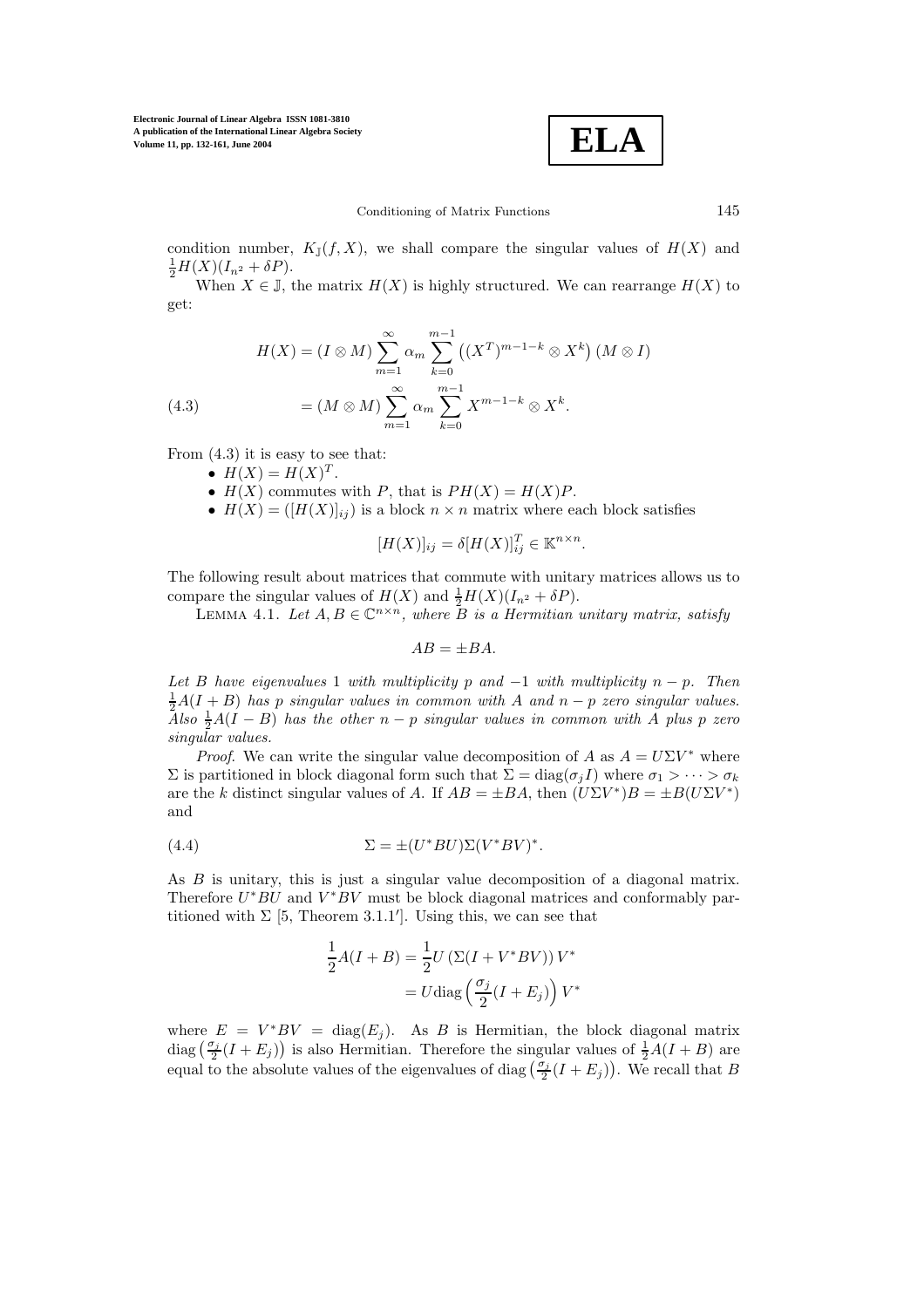**ELA**

has eigenvalues  $\pm 1$  and hence so do the diagonal blocks  $E_j$ . Let  $E_j$  have eigenvalues 1 with multiplicity  $p_j$  and  $-1$  with multiplicity  $n_j$ . Then the diagonal block  $\frac{\sigma_j}{2}(I + E_j)$ has  $\sigma_j$  as an eigenvalue with multiplicity  $p_j$  and 0 as an eigenvalue with multiplicity  $n_j$ . As  $\sum_{j=1}^k p_j = p$ ,  $\frac{1}{2}A(I + B)$  has p singular values in common with A. A similar argument shows that

$$
\frac{1}{2}A(I - B) = U \text{diag}\left(\frac{\sigma_j}{2}(I - E_j)\right)V^*
$$

and therefore  $\frac{1}{2}A(I - B)$  has the other  $n - p$  singular values of A that are "missing" from  $\frac{1}{2}A(I+\overset{2}{B})$ .  $\Box$ 

Using Lemma 4.1 we can see that  $\frac{1}{2}H(X)(I_{n^2} + \delta P)$  has  $\frac{1}{2}n(n+\delta)$  singular values in common with  $H(X)$ . The natural question arises: which singular values of  $H(X)$ does  $\frac{1}{2}H(X)(I_{n^2} + \delta P)$  share and do they have the same largest singular value? To gain insight into this question we performed the following experiment 10000 times.

EXPERIMENT 4.2. Using normally distributed random variables with mean 0 and variance 1, generate

- Random Householder matrix M such that  $My = ||y||_2e_1$  where y is a random vector in  $\mathbb{R}^3$ .
- Random polynomial  $f(x) = a_6x^6 + \cdots + a_1x + a_0$  where the coefficients  $a_i$  are randomly distributed.
- Random  $X \in \mathbb{J}$ . This is formed using random  $A \in \mathbb{R}^{3 \times 3}$  and forming  $X =$  $AM^T + A^T M$ .

Using this data,  $H(X)$  is formed, from which the condition numbers  $K(f, X)$ and  $K_{\mathbb{J}}(f, X)$  are computed. In all 10000 examples we found  $K(f, X) = K_{\mathbb{J}}(f, X)$ . This seemed to suggest that equality may hold for all f, M where  $M = \pm M^{T}$  and  $M<sup>T</sup>M = I$ , and  $X \in \mathbb{J}$ . However, examples where  $K(f, X) > K_{\mathbb{J}}(f, X)$  can be found. For example, take

• Householder matrix M such that  $My = ||y||_2e_1$  where

$$
y = \begin{bmatrix} -0.4442 & -0.5578 & -0.2641 \end{bmatrix}^T.
$$

• A polynomial

$$
f(x) = -0.2879x^{6} + 1.2611x^{5} + 2.3149x^{4} - 0.2079x^{3} + 2.1715x^{2} + 0.6125x.
$$

•  $X = AM^T + A^T M \in \mathbb{J}$  where

$$
A = \begin{bmatrix} -2.0820 & -0.1532 & 1.4778 \\ -0.1035 & 0.1206 & -0.7404 \\ 1.0344 & 1.1157 & -0.9895 \end{bmatrix}.
$$

In this example,  $K(f, X) = 10.5813$  while  $K_{\mathbb{J}}(f, X) = 8.7644$ . This example was generated using direct search methods in MATLAB to try to maximize the ratio  $K(f, X)/K_{\mathbb{I}}(f, X)$ . The ratio in this example is just over 1.2073, which suggests that this ratio may remain small. A bound for this ratio, based on the properties of  $H(X)$ , is given in section 4.1.2.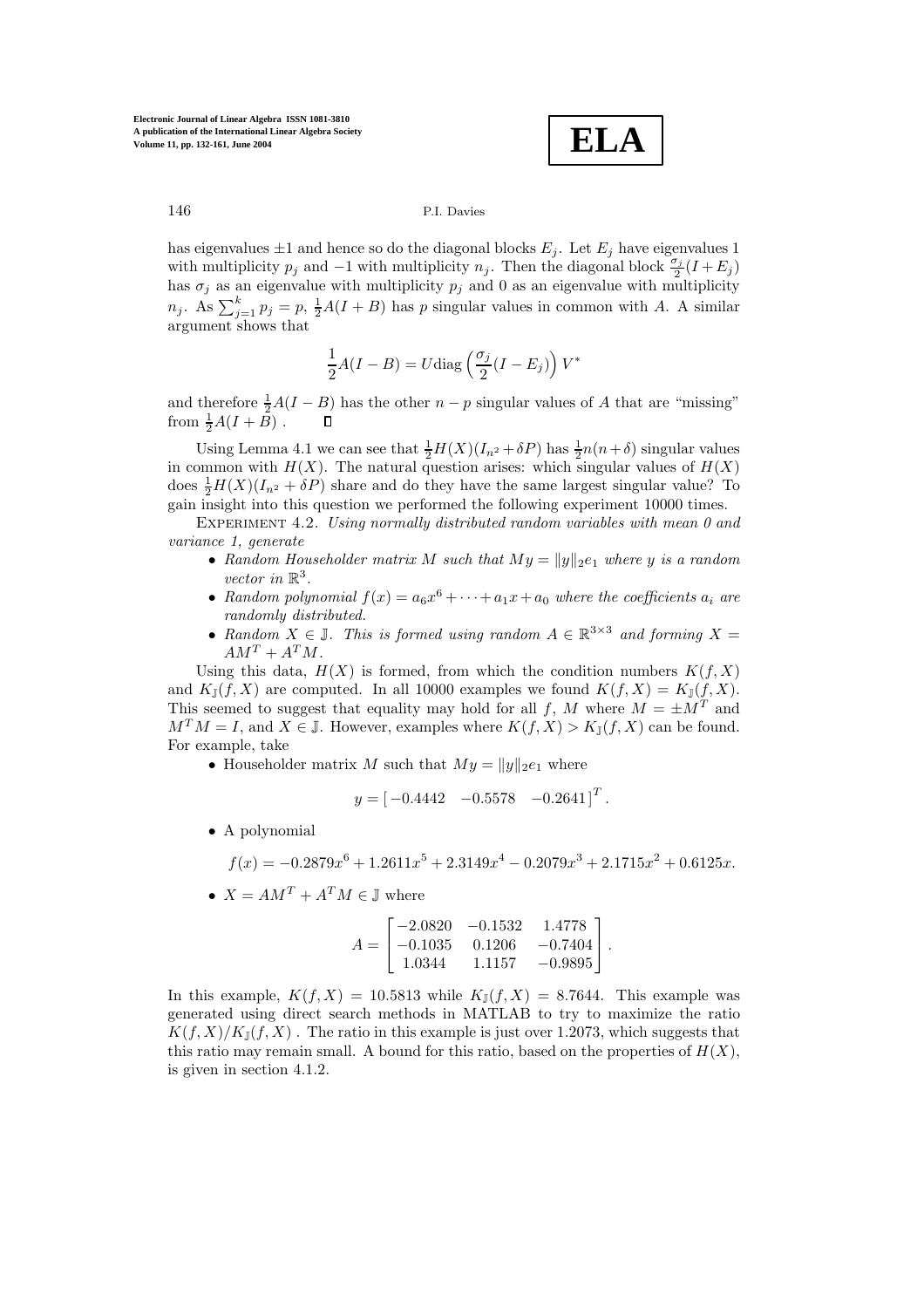**ELA**

Examples where  $K(f, X) > K<sub>\mathbb{J}}(f, X)</sub>$  seem very rare and hard to characterize. However, for the class of real symmetric matrices, which is the Jordan algebra relating to the bilinear form  $\langle x, y \rangle = x^T y$ , we show in section 4.1.3 that  $K(f, X) = K_J(f, X)$ for all symmetric  $X$ .

**4.1.1.** What about the other singular values of  $H(X)$ ? To see what happened to the singular values of  $H(X)$  that are not singular values of  $\frac{1}{2}H(X)(I_{n^2}+\delta P)$ , consider the condition number of f at X, where  $X \in \mathbb{J}$ , subject to perturbations from the Lie algebra:

$$
K_{\mathbb{L}}(f, X) = \frac{1}{2} \|(I \otimes M)D(X)PS_{\mathbb{J}}(M)^{T}\|_{2}.
$$

It is easily seen that

$$
\frac{1}{2}(I \otimes M)D(X)PS_{\mathbb{J}}(M)^{T} = \frac{1}{2}H(X)(I_{n^{2}} - \delta P),
$$

where  $H(X)$  is defined in (4.2). Using Lemma 4.1 we can see that  $\frac{1}{2}H(X)(I_{n^2}-\delta P)$ has the other  $\frac{1}{2}n(n-\delta)$  singular values of  $H(X)$  that are "missing" from  $\frac{1}{2}H(X)(I_{n^2}+I_{n^2})$  $\delta P$ ). This also shows that when  $X \in \mathbb{J}$ ,

$$
K(f, X) = \max\{K_{\mathbb{J}}(f, X), K_{\mathbb{L}}(f, X)\}.
$$

**4.1.2. Bounding**  $K(f, X)/K_{\mathbb{J}}(f, X)$ . In order to bound the ratio of the unstructured and structured condition numbers, where  $X \in \mathbb{J}$ , we shall consider the set

(4.5) 
$$
\mathbb{H} = \{ H \in \mathbb{K}^{n^2 \times n^2} : H = (H_{ij}) \text{ with } H_{ij} = \delta H_{ij}^T \in \mathbb{K}^{n \times n} \text{ and } PH = HP \},
$$

where  $\delta = \pm 1$  and P is the vec-permutation matrix. All possible  $H(X)$ , formed from a function f at  $X \in \mathbb{J}$ , belong to  $\mathbb{H}$ . Therefore

$$
\max_{X \in \mathbb{J}} \frac{K(f, X)}{K_{\mathbb{J}}(f, X)} \le \max_{G \in \mathbb{H}} \frac{2||G||_2}{||G(I_{n^2} + \delta P)||_2}.
$$

The interesting case is where  $||H(X)||_2 > \frac{1}{2} ||H(X)(I_{n^2} + \delta P)||_2$ . We have shown that when this happens  $||H(X)||_2 = \frac{1}{2} ||H(X)(I_{n^2} - \delta P)||_2$ . Therefore we can equivalently consider

$$
\max_{G \in \mathbb{H}} \frac{\|G(I_{n^2} - \delta P)\|_2}{\|G(I_{n^2} + \delta P)\|_2}.
$$

In order to exploit the properties of the matrices in H it is convenient to introduce a 4-point coordinate system to identify elements of  $G \in \mathbb{H}$ :

$$
(a, b, c, d) = G_{n(a-1)+b, n(c-1)+d}, \quad 1 \le a, b, c, d \le n.
$$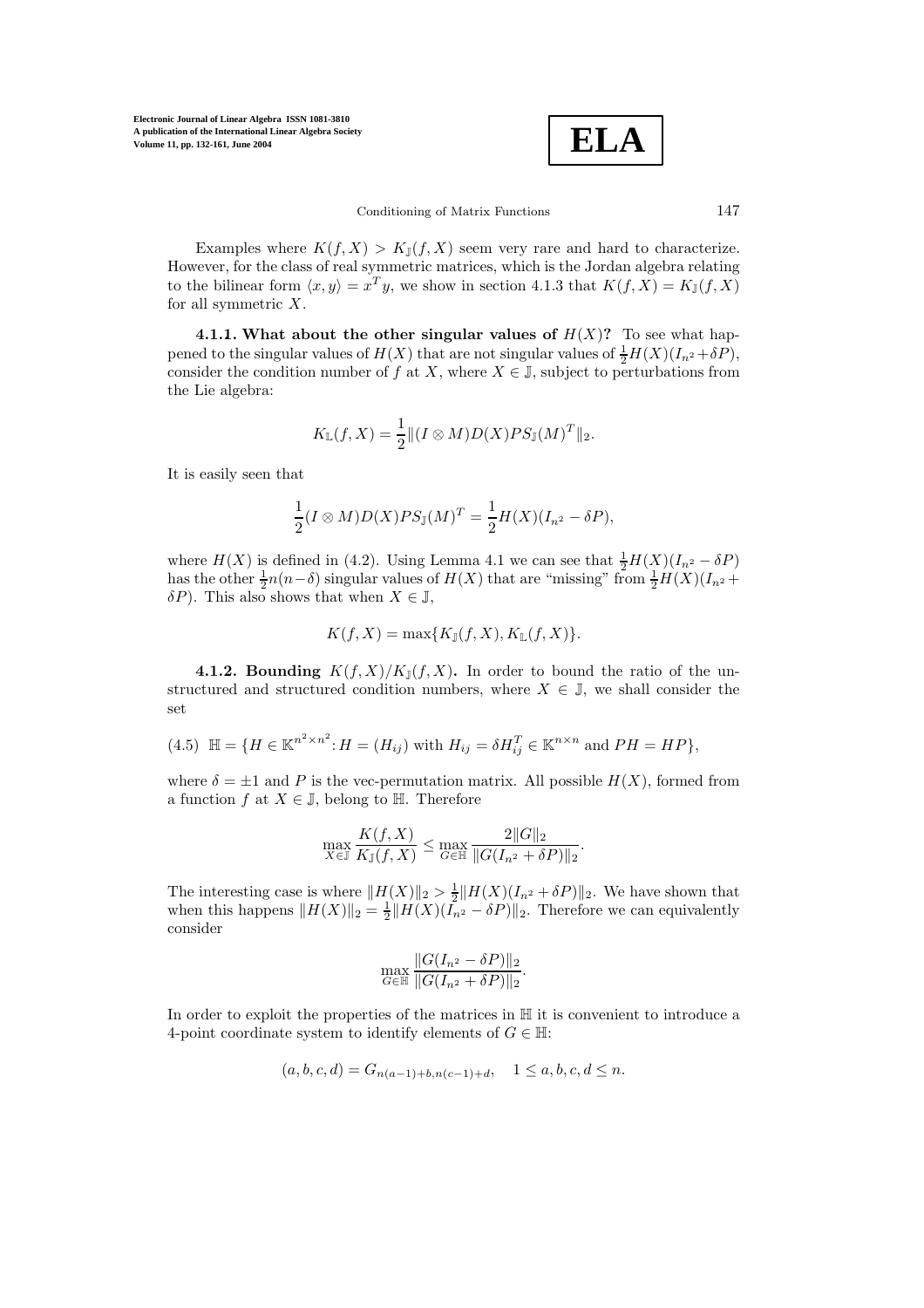

Therefore  $(a, b, c, d)$  refers to the element of G in the bth row of the ath block row and the dth column of the cth block column. We can now interpret the two properties of H:

- (4.6)  $(a, b, c, d) = \delta(a, d, c, b)$  (regarding  $G_{ij} = \delta G_{ij}^T$ ),
- (4.7)  $(a, b, c, d) = (b, a, d, c)$  (regarding  $GP = PG$ ).

Using an alternate application of  $(4.6)$  and  $(4.7)$  we can show that

(4.8)  
\n
$$
(a, b, c, d) = \delta(a, d, c, b) =
$$
\n
$$
\delta(d, a, b, c) = (d, c, b, a) =
$$
\n
$$
(c, d, a, b) = \delta(c, b, a, d) =
$$
\n
$$
\delta(b, c, d, a) = (b, a, d, c).
$$

It can be seen from (4.8) that  $(a, b, c, d)=(c, d, a, b)$  and therefore G is symmetric. Also noticeable is the fact that the left hand side of  $(4.8)$  are all the cyclic permutations of  $(a, b, c, d)$  while the right hand side of  $(4.8)$  are all the cyclic permutations of the reverse ordering  $(d, c, b, a)$ . Other permutations of a, b, c and d give different elements of G:

(4.9)  
\n
$$
(a, b, d, c) = \delta(a, c, d, b) =
$$
\n
$$
\delta(c, a, b, d) = (c, d, b, a) =
$$
\n
$$
(d, c, a, b) = \delta(d, b, a, c) =
$$
\n
$$
\delta(b, d, c, a) = (b, a, c, d),
$$

and

(4.10)  
\n
$$
(a, c, b, d) = \delta(a, d, b, c) =
$$
\n
$$
\delta(d, a, c, b) = (d, b, c, a) =
$$
\n
$$
(b, d, a, c) = \delta(b, c, a, d) =
$$
\n
$$
\delta(c, b, d, a) = (c, a, d, b).
$$

All 4! permutations of  $a, b, c$  and d are accounted for. When  $a, b, c$  and d are all distinct integers then we have three sets of eight elements where all elements in the same set have the same value (up to signs). However, when  $a, b, c$  and d are not all distinct integers then all the elements will be repeated the same number of times in the lists  $(4.8)$ ,  $(4.9)$  and  $(4.10)$ . Also, the integers  $a, b, c$  and d won't refer to three unique values of G. For example, when  $a = b$ , a, b, c and d refer to just two unique values of G. This is seen from the fact that list  $(4.8)$  is identical to the list  $(4.9)$  and the list  $(4.10)$  only refers to four unique elements of G.

LEMMA 4.3. Let  $\mathbb H$  be as defined in (4.5). Then

$$
\max_{G \in \mathbb{H}} \frac{\|G(I_{n^2} - \delta P)\|_2}{\|G(I_{n^2} + \delta P)\|_2} \le \sqrt{\frac{3n(n+\delta)}{2}},
$$

where  $\delta = \pm 1$  and P is the vec-permutation matrix.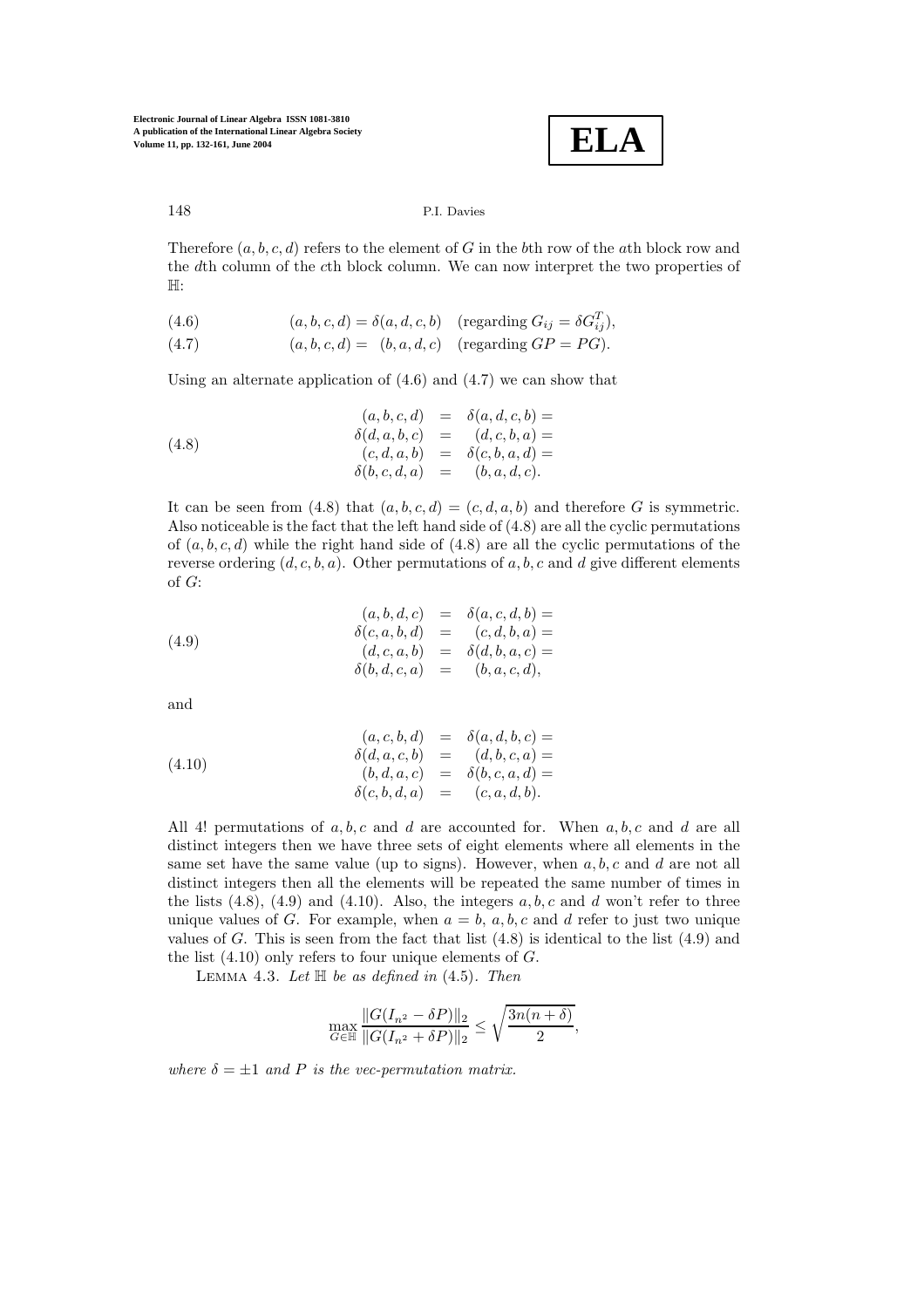

.

## Conditioning of Matrix Functions 149

Proof. We can first show that

$$
\max_{G \in \mathbb{H}} \frac{\|G(I_{n^2} - \delta P)\|_2}{\|G(I_{n^2} + \delta P)\|_2} \le \max_{G \in \mathbb{H}} \sqrt{\text{rank}(G(I_{n^2} + \delta P))} \frac{\|G(I_{n^2} - \delta P)\|_F}{\|G(I_{n^2} + \delta P)\|_F}
$$

$$
\le \sqrt{\frac{n(n+\delta)}{2}} \max_{G \in \mathbb{H}} \frac{\|G(I_{n^2} - \delta P)\|_F}{\|G(I_{n^2} + \delta P)\|_F}.
$$

Now we have to bound  $\max_{G \in \mathbb{H}} \frac{\|G(I_{n^2}-\delta P)\|_F}{\|G(I_{n^2}+\delta P)\|_F}$ . Define the ordered set

$$
\mathbb{S} = \{\{a, b, c, d\} \colon 1 \le a \le b \le c \le d \le n\}
$$

and

 $\mathbb{T}_{\{a,b,c,d\}} = \{\{p,q,r,s\}:\text{All distinct permutations of }\{a,b,c,d\} \in \mathbb{S}\}.$ 

As  $(GP)_{n(a-1)+b,n(c-1)+d} = (a, b, d, c),$ 

$$
\frac{\|G(I_{n^2}-\delta P)\|_F^2}{\|G(I_{n^2}+\delta P)\|_F^2} = \frac{\sum_{\{a,b,c,d\}\in \mathbb{S}} f(a,b,c,d)}{\sum_{\{a,b,c,d\}\in \mathbb{S}} g(a,b,c,d)}
$$

where

$$
f(a, b, c, d) = \sum_{\{p,q,r,s\} \in \mathbb{T}_{\{a,b,c,d\}}} ((p,q,r,s) - \delta(p,q,s,r))^2,
$$
  

$$
g(a, b, c, d) = \sum_{\{p,q,r,s\} \in \mathbb{T}_{\{a,b,c,d\}}} ((p,q,r,s) + \delta(p,q,s,r))^2.
$$

It can easily be shown that

$$
\max_{G \in \mathbb{H}} \frac{\|G(I_{n^2} - \delta P)\|_F^2}{\|G(I_{n^2} + \delta P)\|_F^2} \le \max_{\{a, b, c, d\} \in \mathbb{S}} \left(\max \frac{f(a, b, c, d)}{g(a, b, c, d)}\right)
$$

Now we have to bound max  $\frac{f(a,b,c,d)}{g(a,b,c,d)}$  for all possible  $\{a,b,c,d\} \in \mathbb{S}$ .

All a, b, c and d different. Let  $x = (a, b, c, d)$ ,  $y = (a, c, d, b)$  and  $z = (a, d, b, c)$ . Then we can show that for all  $\{a, b, c, d\} \in \mathbb{S}$ ,

(4.11) 
$$
\frac{f(a,b,c,d)}{g(a,b,c,d)} = \frac{8((x-y)^2 + (y-z)^2 + (z-x)^2)}{8((x+y)^2 + (y+z)^2 + (z+x)^2)}.
$$

Rearranging yields

$$
\frac{f(a,b,c,d)}{g(a,b,c,d)} = \frac{3(x^2+y^2+z^2) - (x+y+z)^2}{(x^2+y^2+z^2) + (x+y+z)^2}
$$

and therefore max  $\frac{f(a,b,c,d)}{g(a,b,c,d)} = 3$  which is obtained at  $x + y + z = 0$ .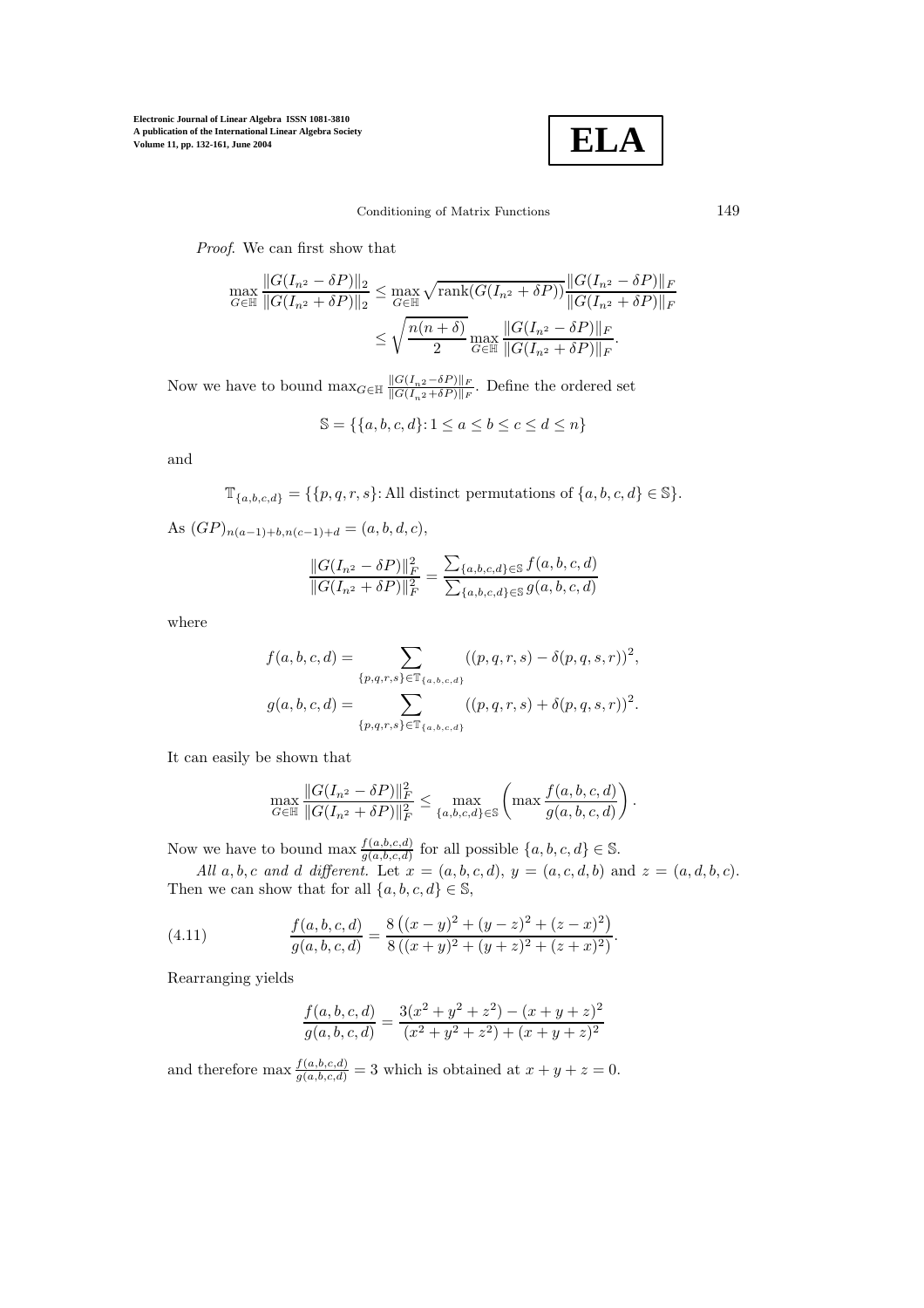**ELA**

# 150 P.I. Davies

Two integers equal, two different. Let  $x = (a, a, c, d)$ ,  $y = (a, c, d, a)$ , and  $z =$  $(a, d, a, c)$ . For  $\delta = 1$ , it is easy to see from (4.8) and (4.9) that  $x = y$ . Then,

$$
f(a, a, c, d) = 8(x - z)2,
$$
  
 
$$
g(a, a, c, d) = 8(x + z)2 + 16x2.
$$

Notice that  $\frac{f(a,a,c,d)}{g(a,a,c,d)}$  is a special case of (4.11) where  $x = y$  and therefore has a maximum of 3 at  $2x + z = 0$ . For  $\delta = -1$ ,

$$
f(a, a, c, d) = 24x2,
$$
  

$$
g(a, a, c, d) = 8x2.
$$

This is also a special case of (4.11) where  $x = -y$  and  $z = 0$  ( $z = (d, a, c, a)$  which is on the diagonal of a block) and  $\frac{f(a,a,c,d)}{g(a,a,c,d)}$  is always the maximum 3.

Two integers equal twice. Let  $x = (a, a, d, d)$ ,  $y = (a, d, d, a)$ , and  $z = (a, d, a, d)$ . For  $\delta = 1$ ,  $x = y$  and

$$
f(a, a, d, d) = 4(x - z)2,
$$
  
 
$$
g(a, a, d, d) = 4(x + z)2 + 8x2.
$$

Therefore max  $\frac{f(a,a,d,d)}{g(a,a,d,d)} = 3$  at  $2x + z = 0$ . For  $\delta = -1, x = -y, z = 0$  and

$$
f(a, a, d, d) = 12x2,
$$
  

$$
g(a, a, d, d) = 4x2,
$$

and  $\frac{f(a,a,d,d)}{g(a,a,d,d)} = 3.$ 

More than two integers equal. Let  $x = (a, a, a, d)$ ,  $y = (a, a, d, a)$ , and  $z =$  $(a, d, a, a)$ . For  $\delta = 1$ , it can be shown that  $x = y = z$ . This means, all permutations of  $(a, a, a, d)$  are equal. Hence  $f(a, a, a, d) = 0$  and max  $\frac{f(a, a, a, d)}{g(a, a, a, d)} = 0$  for all x, y and z. For  $\delta = -1$ , we have  $x = y = z = 0$  and therefore  $f(a, a, a, d) = 0$ .

Therefore  $\max_{\{a,b,c,d\} \in \mathcal{S}} (\max \frac{f(a,b,c,d)}{g(a,b,c,d)}) = 3$  and the result follows immediately from this.

THEOREM 4.4. Let  $X \in \mathbb{J}$ , where  $\mathbb{J}$  denotes the Jordan algebra relating to a nondegenerate bilinear form  $\langle x, y \rangle = x^T M y$ , where  $M \in \mathbb{R}^{n \times n}$  satisfies  $M^T M = I$ and  $\tilde{M} = \delta M^T$  for  $\delta = \pm 1$ . Let the scalar function

$$
f(x) = \sum_{m=0}^{\infty} \alpha_m x^m
$$

be absolutely convergent for all  $|x| < r$  where  $||X||_2 < r$ . Then

$$
\frac{K(f,X)}{K_{\mathbb{J}}(f,X)} \leq \sqrt{\frac{3n(n+\delta)}{2}}.
$$

Proof. This result comes easily from Lemma 4.3.  $\Box$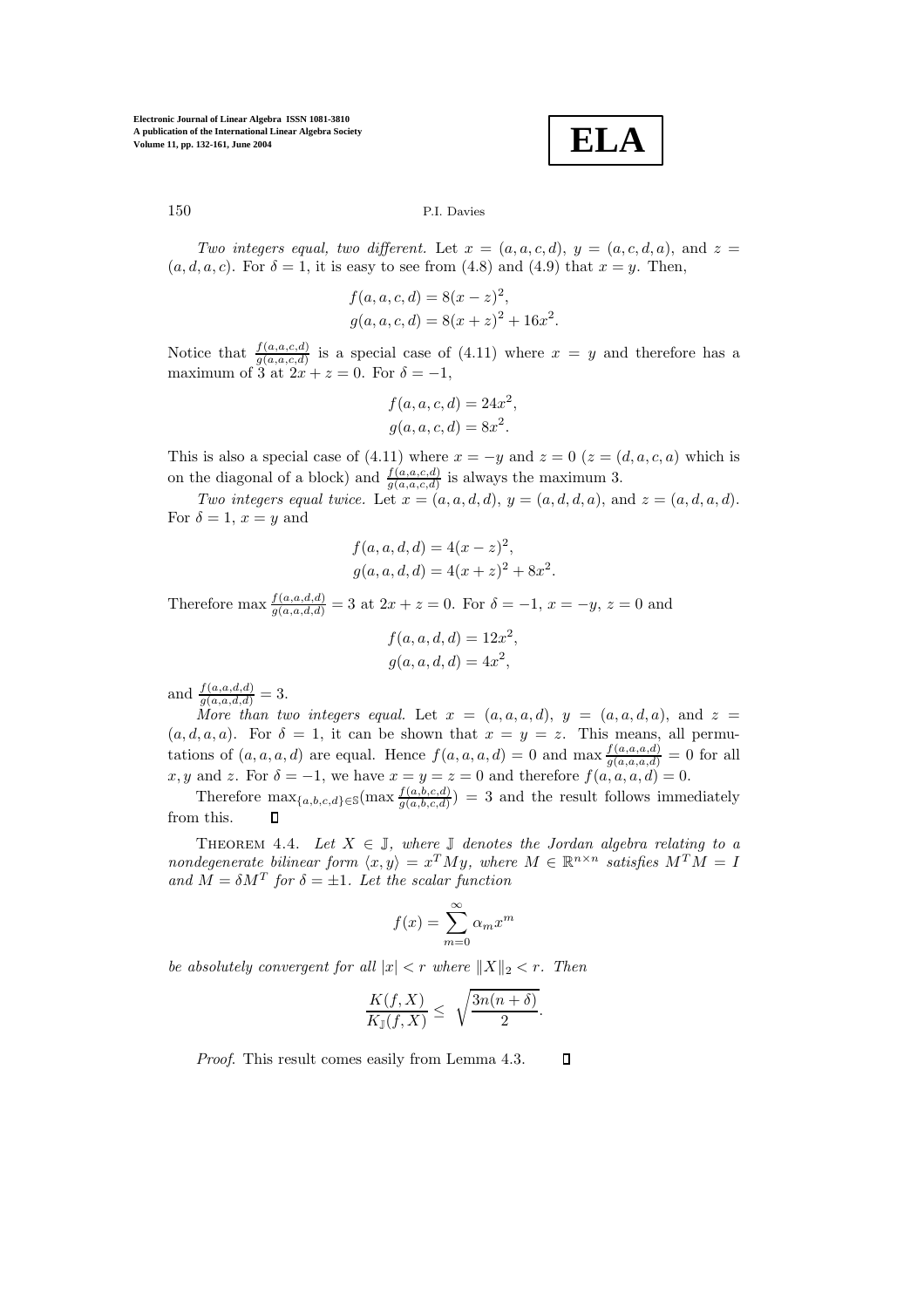$$
\boxed{\text{ELA}}
$$

#### Conditioning of Matrix Functions 151

**4.1.3. Real symmetric case**  $(M = I)$ **.** It is known that restricting perturbations to symmetric linear systems or eigenvalue problems to be symmetric makes little difference to the backward error or the condition of the problem [3], [4]. The same can be shown for the condition of matrix functions. We shall start with the following lemma, which is essentially the same as a result given in [6, Lemma 2.1], but written as a matrix factorization.

LEMMA 4.5. Let  $X \in \mathbb{R}^{n \times n}$  be diagonalizable and have the eigendecomposition  $X = QDQ^{-1}$  where  $D = \text{diag}(\lambda_k)$ . Then the Kronecker form of the Fréchet derivative of  $f(X)$  is also diagonalizable and has the eigendecomposition  $D(X) = V\Phi V^{-1}$  where  $V = Q^{-T} \otimes Q$ ,  $\Phi = \text{diag}(\phi_k)$  and

$$
\phi_{n(i-1)+j} = \begin{cases} \frac{f(\lambda_i) - f(\lambda_j)}{\lambda_i - \lambda_j} & \lambda_i \neq \lambda_j, \\ f'(\lambda_j) & \lambda_i = \lambda_j. \end{cases}
$$

*Proof.* Considering  $\Phi = V^{-1}D(X)V$ , we see that

$$
\Phi = \sum_{m=1}^{\infty} \alpha_m \sum_{k=0}^{m-1} D^{m-1-k} \otimes D^k = \text{diag}(\phi_k).
$$

The kth diagonal element of  $\Phi$ , where  $k = n(i-1) + j$  for some unique  $1 \le i, j \le n$ , is then given by

$$
\phi_k = \sum_{m=1}^{\infty} \alpha_m \sum_{k=0}^{m-1} \lambda_i^{m-1-k} \lambda_j^k.
$$

If  $\lambda_i = \lambda_j$ , including the case where  $i = j$ , then  $\sum_{k=0}^{m-1} \lambda_i^{m-1-k} \lambda_j^k = m \lambda_i^{m-1}$  and

$$
\phi_k = \sum_{m=1}^{\infty} \alpha_m m \lambda_i^{m-1} = f'(\lambda_i).
$$

If  $\lambda_i \neq \lambda_j$ , then  $\sum_{k=0}^{m-1} \lambda_i^{m-1-k} \lambda_j^k = \frac{\lambda_i^m - \lambda_j^m}{\lambda_i - \lambda_j}$  and

$$
\phi_k = \sum_{m=1}^{\infty} \alpha_m \frac{\lambda_i^m - \lambda_j^m}{\lambda_i - \lambda_j} = \frac{f(\lambda_i) - f(\lambda_j)}{\lambda_i - \lambda_j}.
$$

We now consider a symmetric matrix  $X$  and the condition number of  $f$  at  $X$ , subject to symmetric perturbations.

THEOREM 4.6. Let  $X = X^T \in \mathbb{R}^{n \times n}$  and the scalar function  $f(x) = \sum_{m=0}^{\infty} \alpha_m x^m$ <br>healytely convergent for all  $|x| < r$  where  $||X||_2 < r$ . Then be absolutely convergent for all  $|x| < r$  where  $||X||_2 < r$ . Then

$$
K(f, X) = K_{\mathbb{J}}(f, X).
$$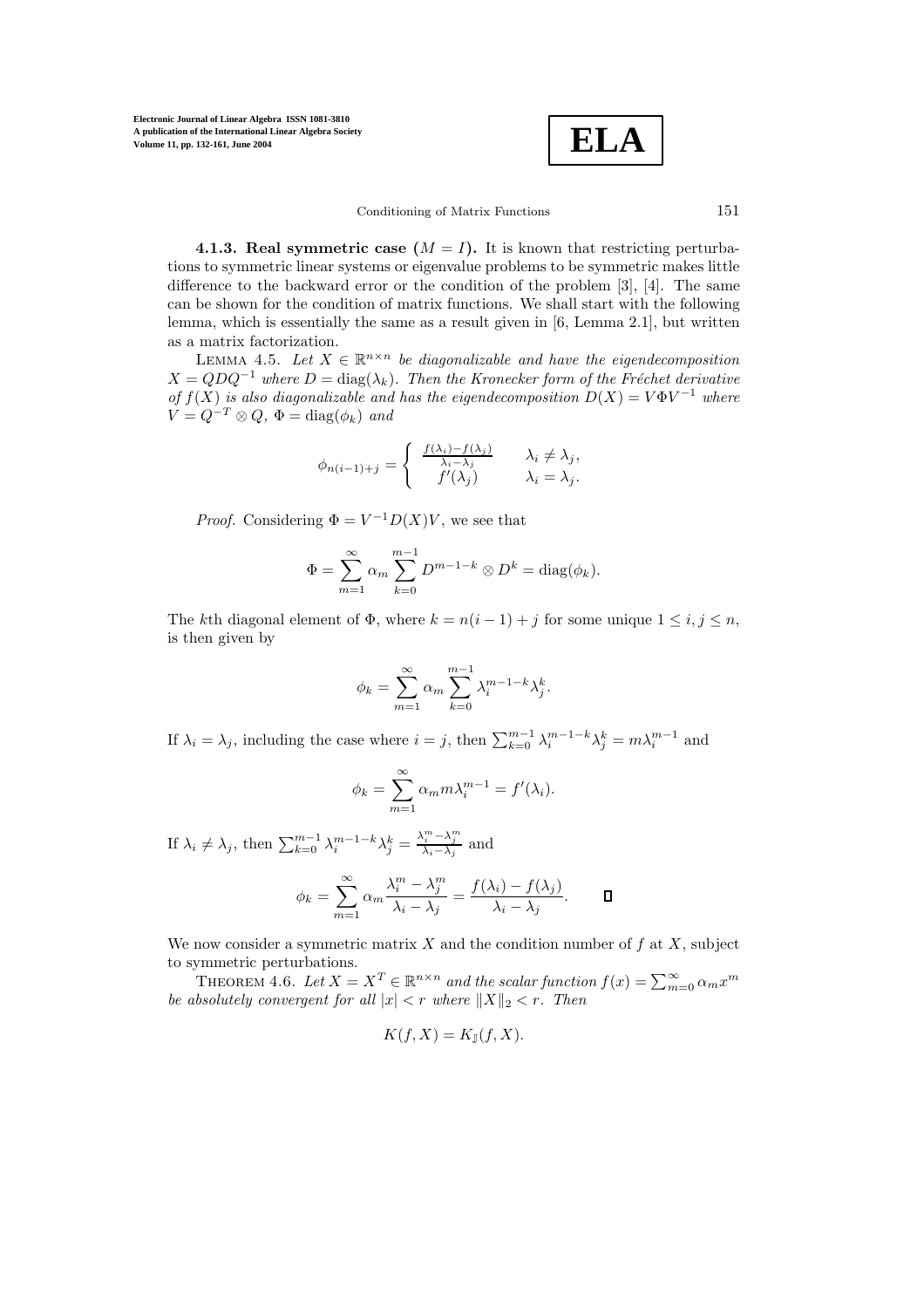**ELA**

# 152 P.I. Davies

*Proof.* We have seen that  $K(f, X) = ||D(X)||_2$  and Theorem 3.3 shows that

$$
K_{\mathbb{J}}(f, X) = \max_{Z \neq 0, Z \text{symm.}} \frac{\|L(Z, X)\|_F}{\|Z\|_F} = \frac{1}{2} \|D(X)PS_{\mathbb{L}}(I)^T\|_2.
$$

Therefore, we shall compare the singular values of  $D(X)$  and  $\frac{1}{2}D(X)PS_{\mathbb{L}}(I)^{T}$  to show our result. As  $M = I$  we can see that  $D(X) = H(X)$ , where  $H(X)$  is defined in (4.2), and from (4.1),  $\frac{1}{2}D(X)PS_{\mathbb{L}}(I)^{T} = \frac{1}{2}H(X)(I_{n^{2}} + \delta P)$  and therefore both matrices are symmetric.

As X is symmetric, we can write its eigendecomposition  $X = QDQ^T$  where Q is orthogonal and  $D = \text{diag}(\lambda_k)$ . *i*. From Lemma 4.5 we see that  $D(X) = V \Phi V^T$  where  $V = Q \otimes Q$  is also orthogonal and  $\Phi = \text{diag}(\phi_k)$ . It is easy to see that P commutes with  $V$ , and therefore

$$
\frac{1}{2}D(X)PS_{\mathbb{L}}(I)^{T} = \frac{1}{2}V(\Phi P + \Phi)V^{T}.
$$

As  $\phi_{n(i-1)+j} = \phi_{n(j-1)+i}$ , a similarity transformation can be applied to  $\frac{1}{2}(\Phi P + \Phi)$ using a permutation matrix to get a block diagonal matrix consisting of

•  $n \geq 1 \times 1$  blocks  $[\phi_{n(i-1)+i}]$  for  $1 \leq i \leq n$ .

•  $\frac{1}{2}n(n-1)$  2 × 2 blocks  $\frac{1}{2} \begin{bmatrix} \phi & \phi \\ \phi & \phi \end{bmatrix}$  where  $\phi = \phi_{n(i-1)+j}$  for  $1 \leq i < j \leq n$ . Hence the eigenvalues  $\mu_k$  of  $\frac{1}{2}(\Phi P + \Phi)$  are

$$
\mu_{n(i-1)+j} = \begin{cases} \phi_{n(i-1)+j} & i \leq j, \\ 0 & i > j. \end{cases}
$$

The nonzero parts of the spectra of  $D(X)$  and  $\frac{1}{2}D(X)PS_{\mathbb{L}}(I)^{T}$  are equal, if multiplicities are ignored. As both matrices are symmetric, their singular values are equal to the absolute values of their eigenvalues and so  $||D(X)||_2 = \frac{1}{2} ||D(X)PS_{\mathbb{L}}(I)^T||_2$ .  $\Box$ 

Theorem 4.6 shows that the condition number of  $f$  at a symmetric matrix  $X$  is unaffected if the perturbations are restricted to just symmetric perturbations.

**4.2. Sesquilinear forms.** We shall now assume that J denotes the Jordan algebra relating to a nondegenerate sesquilinear form  $\langle x, y \rangle = x^*My$  where  $M \in \mathbb{R}^{n \times n}$ satisfies  $M = \delta M^T$ ,  $\delta = \pm 1$  and  $M^T M = I$ . From  $(3.11)$  we can show that

$$
K_{\mathbb{J}}(f, X) = \max_{v \in \mathbb{C}^{n^2}} \frac{\|H(X)(v + \delta P\bar{v})\|_2}{\|v + \delta P\bar{v}\|_2},
$$

where  $H(X)$  is defined in (4.2). When  $X \in \mathbb{J}$ , the matrix  $H(X)$  is highly structured and it can be shown that

- $H(X)$  is Hermitian.
- $H(X)P = PH(X)^T$ .

Using these properties of  $H(X)$  we can obtain the following result.

LEMMA 4.7. Let  $H \in \mathbb{R}^{n^2 \times n^2}$  satisfy  $HP = PH^T$  and  $H = \mu H^*$  where  $\mu = \pm 1$ . Then

$$
\max_{v \in \mathbb{C}^{n^2}} \frac{\|H(v + \alpha P\bar{v})\|_2}{\|v + \alpha P\bar{v}\|_2} = \|H\|_2
$$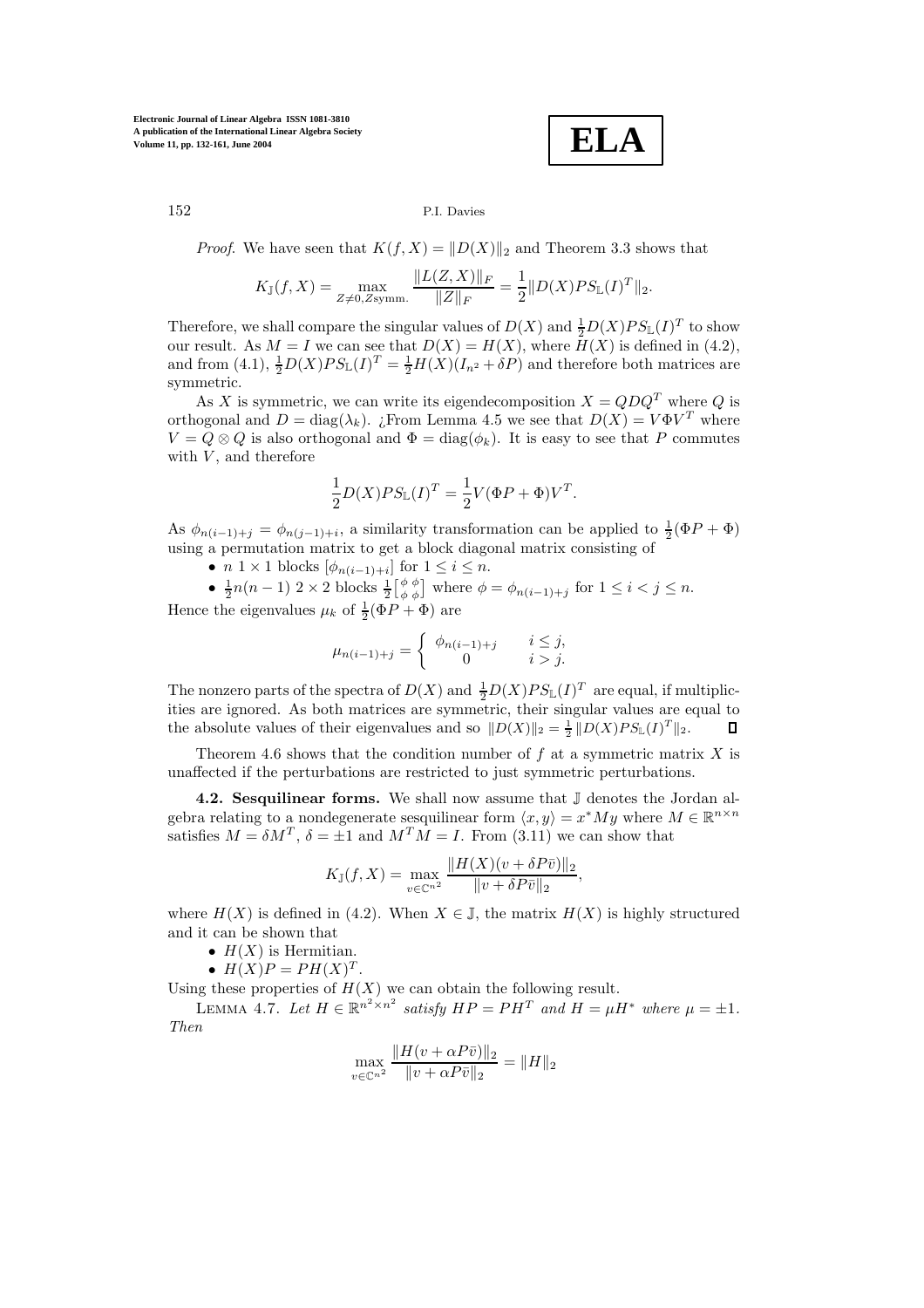

Conditioning of Matrix Functions 153

where  $\alpha \in \mathbb{C}$ .

*Proof.* Consider an eigenpair  $(\lambda, y)$  of H. If H is Hermitian, its eigenvalues are real. If  $H$  is skew-Hermitian, its eigenvalues are purely imaginary. Therefore

$$
H(y + \alpha P\bar{y}) = Hy + \alpha PH^{T}\bar{y},
$$
  
=  $\lambda y + \alpha P(\mu \bar{\lambda} \bar{y}),$   
=  $\lambda (y + \alpha P\bar{y}).$ 

If  $y + \alpha P\bar{y} = 0$ , then we can always replace y with  $\beta y$  where  $\beta \in \mathbb{C}$  and Imag( $\beta$ )  $\neq$  0. Then  $y + \alpha P\bar{y}$  is an eigenvector of H corresponding to the eigenvalue  $\lambda$ . As  $H = \pm H^*$ , its singular values are equal to the absolute values of its eigenvalues. Therefore, using the eigenvectors  $y_k$  of  $H$ , we have

$$
\sigma_k = \frac{\|H(y_k + \alpha P \bar{y_k})\|_2}{\|y_k + \alpha P \bar{y_k}\|_2}
$$

for all singular values  $\sigma_k$  of H. The result follows immediately from this.

THEOREM 4.8. Let  $X \in \mathbb{J}$ , where  $\mathbb J$  denotes the Jordan algebra relating to a nondegenerate sesquilinear form  $\langle x, y \rangle = x^*My$ , where  $M \in \mathbb{R}^{n \times n}$  satisfies  $M^TM = I$ and  $M = \delta M^T$  for  $\delta = \pm 1$ . Let the scalar function

$$
f(x) = \sum_{m=0}^{\infty} \alpha_m x^m
$$

be absolutely convergent for all  $|x| < r$  where  $||X||_2 < r$ . Then

$$
K(f, X) = K_{\mathbb{J}}(f, X).
$$

*Proof.* This result comes easily from Lemma 4.7 using  $\alpha = \delta$ .  $\Box$ 

We can also show that

$$
K_{\mathbb{L}}(f, X) = \max_{v \in \mathbb{C}^{n^2}} \frac{\|H(X)(v - \delta P\bar{v})\|_2}{\|v - \delta P\bar{v}\|_2}.
$$

Therefore using Lemma 4.7 with  $\alpha = -\delta$  we can also show that  $K(f, X) = K_{\mathbb{L}}(f, X)$ under the same conditions on  $f, X$  and  $\mathbb{J}$  that are used in Theorem 4.8.

**5. Lie Algebra.** In this section we shall compare the unstructured condition number of f,  $K(f, X)$ , with the structured condition number of f,  $K_L(f, X)$ , for  $X \in \mathbb{L}$ . We shall first consider the case where the underlying scalar product is a bilinear form. Then in section 5.2 we shall consider the case where the underlying scalar product is a sesquilinear form.

 $\Box$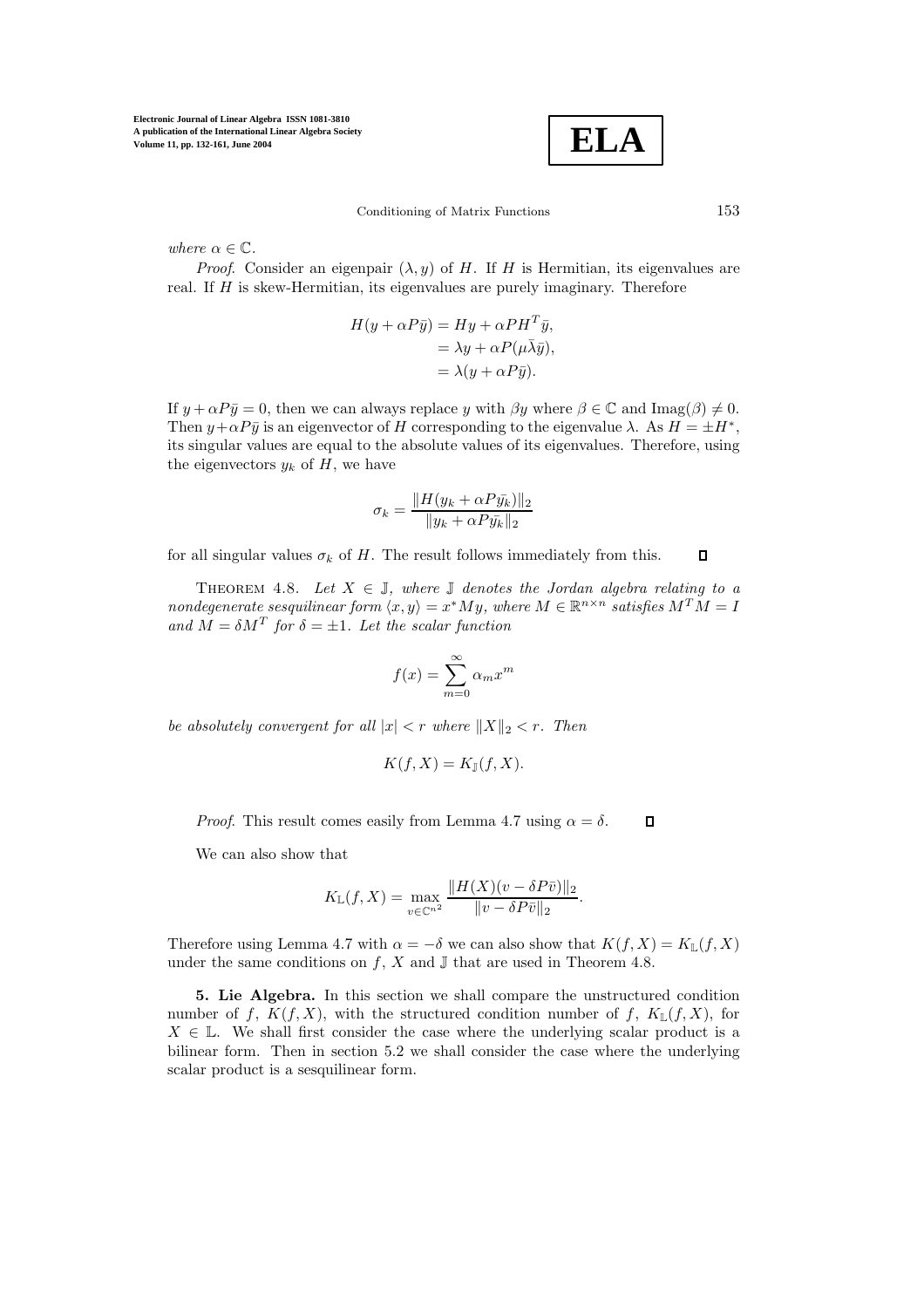**ELA**

**5.1. Bilinear forms.** We shall first assume that L denotes the Lie algebra relating to a nondegenerate bilinear form  $\langle x, y \rangle = x^T M y$  where  $M \in \mathbb{R}^{n \times n}$  satisfies  $M = \delta M^T$ ,  $\delta = \pm 1$  and  $M^T M = I$ . To compare the unstructured condition number  $K(f, X)$ , with the structured condition number  $K_{\mathbb{L}}(f, X)$ , we shall compare the singular values of  $D(X)$  and those of  $\frac{1}{2}D(X)PS_{\mathbb{J}}(M)^{T}$ . Equivalently, we can compare the singular values of  $H(X)$ , defined in  $(4.2)$ , and  $\frac{1}{2}H(X)(I_{n^2} - \delta P)$ . We have not been able to find a pattern between these singular values. For an arbitrary function  $f(X)$  and  $X \in \mathbb{L}$ , the matrix  $H(X)$  is not necessarily symmetric nor does it commute with  $P$ . However, if  $f$  is restricted to being an odd or even function, then a pattern arises. This is a natural restriction, as f is an odd function if and only if  $f(\mathbb{L}) \subseteq \mathbb{L}$ , while f is an even function if and only if  $f(\mathbb{L}) \subseteq \mathbb{J} [7]$ .

First, consider an odd function  $f(X) = \sum_{m=0}^{\infty} \alpha_{2m+1} X^{2m+1}$ . The Kronecker form of the Fréchet derivative of  $f$  is

$$
D(X) = \sum_{m=1}^{\infty} \alpha_{2m-1} \sum_{k=0}^{2m-2} (X^T)^{2m-2-k} \otimes X^k.
$$

When  $X \in \mathbb{L}$ , the matrix  $H(X)$  is highly structured. We can rearrange  $H(X)$  to get:

$$
H(X) = (I \otimes M)D(X)(M \otimes I),
$$
  
=  $(M \otimes M) \sum_{m=1}^{\infty} \alpha_{2m-1} \sum_{k=0}^{2m-2} (-1)^k X^{2m-2-k} \otimes X^k.$ 

It can be shown that

•  $H(X) = H(X)^T$ .

•  $H(X)$  commutes with P, that is  $PH(X) = H(X)P$ .

Using Lemma 4.1 we can show that the matrix  $\frac{1}{2}H(X)(I_{n^2}-\delta P)$  has  $\frac{1}{2}n(n-\delta)$  singular values in common with  $H(X)$ . The natural question arises: which singular values of  $H(X)$  does  $\frac{1}{2}H(X)(I_{n^2}-\delta P)$  share and do they have the same largest singular values? To gain insight into this question we performed the following experiment 10000 times.

EXPERIMENT 5.1. Using normally distributed random variables with mean 0 and variance 1, generate

- Random Householder matrix M such that  $My = ||y||_2e_1$  where y is a random vector in  $\mathbb{R}^3$ .
- Random polynomial  $f(x) = a_5x^5 + a_3x^3 + a_1x$  where the coefficients  $a_i$  are randomly distributed.
- Random  $X \in \mathbb{L}$ . This is formed using random  $A \in \mathbb{R}^{3 \times 3}$  and forming  $X =$  $AM^T - A^T M$ .

Using this data,  $H(X)$  is formed, from which the condition numbers  $K(f, X)$ and  $K_{\mathbb{L}}(f, X)$  are computed. We found a marked difference between the results of Experiment 4.2 and 5.1. Out of 10000 examples, on just 740 occasions did we find  $K(f, X) = K_{\mathbb{L}}(f, X)$ . Also  $K(f, X)/K_{\mathbb{L}}(f, X)$  could grow large. In this experiment we achieved a maximum of  $K(f, X)/K_{\mathbb{L}}(f, X)= 349$ . In fact, this ratio is unbounded. Let

$$
X = \begin{bmatrix} 0 & 1 \\ -1 & 0 \end{bmatrix} \in \mathbb{L},
$$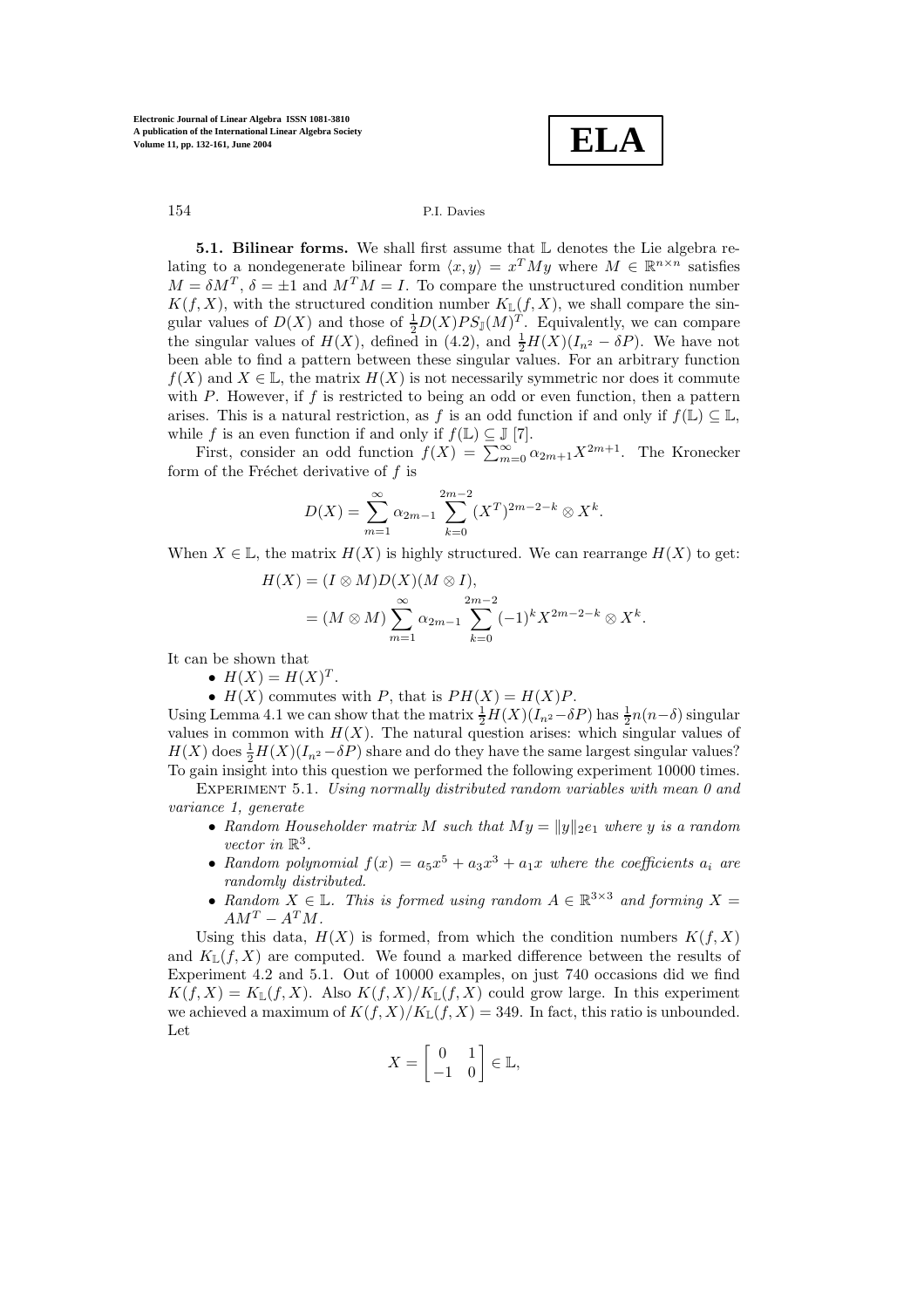$$
\boxed{\textbf{ELA}}
$$

where L is the Lie algebra associated with the bilinear form  $\langle x, y \rangle = x^T y$ , that is, the class of skew-symmetric matrices. Let  $f(X) = X^3 + 3X$ . Then

$$
H(X) = \begin{bmatrix} 1 & 0 & 0 & -1 \\ 0 & 1 & 1 & 0 \\ 0 & 1 & 1 & 0 \\ -1 & 0 & 0 & 1 \end{bmatrix}.
$$

Note that  $H(X)P$  is the same as  $H(X)$  except that the second and third columns have been swapped over. Then, it is easy to see that  $\frac{1}{2}H(X)(I_{n^2}-\delta P)=0$  and therefore  $K_L(f, X) = 0$ . Hence,  $K(f, X)/K_L(f, X)$  is unbounded at X. We can call X a "stationary point" of the function  $f(X) = X^3 + 3X$  when X is restricted to the class of skew-symmetric matrices.

Now, consider an even function  $f(X) = \sum_{m=0}^{\infty} \alpha_{2m} X^{2m}$ . The Kronecker form of the Fréchet derivative of  $f$  is

$$
D(X) = \sum_{m=1}^{\infty} \alpha_{2m} \sum_{k=0}^{2m-1} (X^T)^{2m-1-k} \otimes X^k.
$$

When  $X \in \mathbb{L}$ , the matrix  $H(X)$  is highly structured. We can rearrange  $H(X)$  to get:

$$
H(X) = (I \otimes M)D(X)(M \otimes I),
$$
  
=  $(M \otimes M) \sum_{m=1}^{\infty} \alpha_{2m} \sum_{k=0}^{2m-1} (-1)^{k+1} X^{2m-1-k} \otimes X^{k}.$ 

It can be shown that

- $H(X) = -H(X)^T$ .
- $H(X)$  also satisfies  $PH(X) = -H(X)P$ .

These conditions are more restrictive on the singular values of  $H(X)$  than those for odd functions. Because of this, more can be said about the structured condition number at even f.

THEOREM 5.2. Let  $X \in \mathbb{L}$ , where  $\mathbb L$  denotes the Lie algebra relating to a nondegenerate bilinear form  $\langle x, y \rangle = x^T M y$ , where  $M \in \mathbb{R}^{n \times n}$  satisfies  $M = \pm M^T$  and  $M^T M = I$ . Let the even scalar function

$$
f(x) = \sum_{m=0}^{\infty} \alpha_{2m} x^{2m}
$$

be absolutely convergent for all  $|x| < r$  where  $||X||_2 < r$ . Then

$$
K(f, X) = K_{\mathbb{L}}(f, X).
$$

*Proof.* We have shown that  $K(f, X) = ||H(X)||_2$  and

$$
K_{\mathbb{L}}(f, X) = \frac{1}{2} ||H(X)(I_{n^2} - \delta P)||_2, \quad \delta = \pm 1.
$$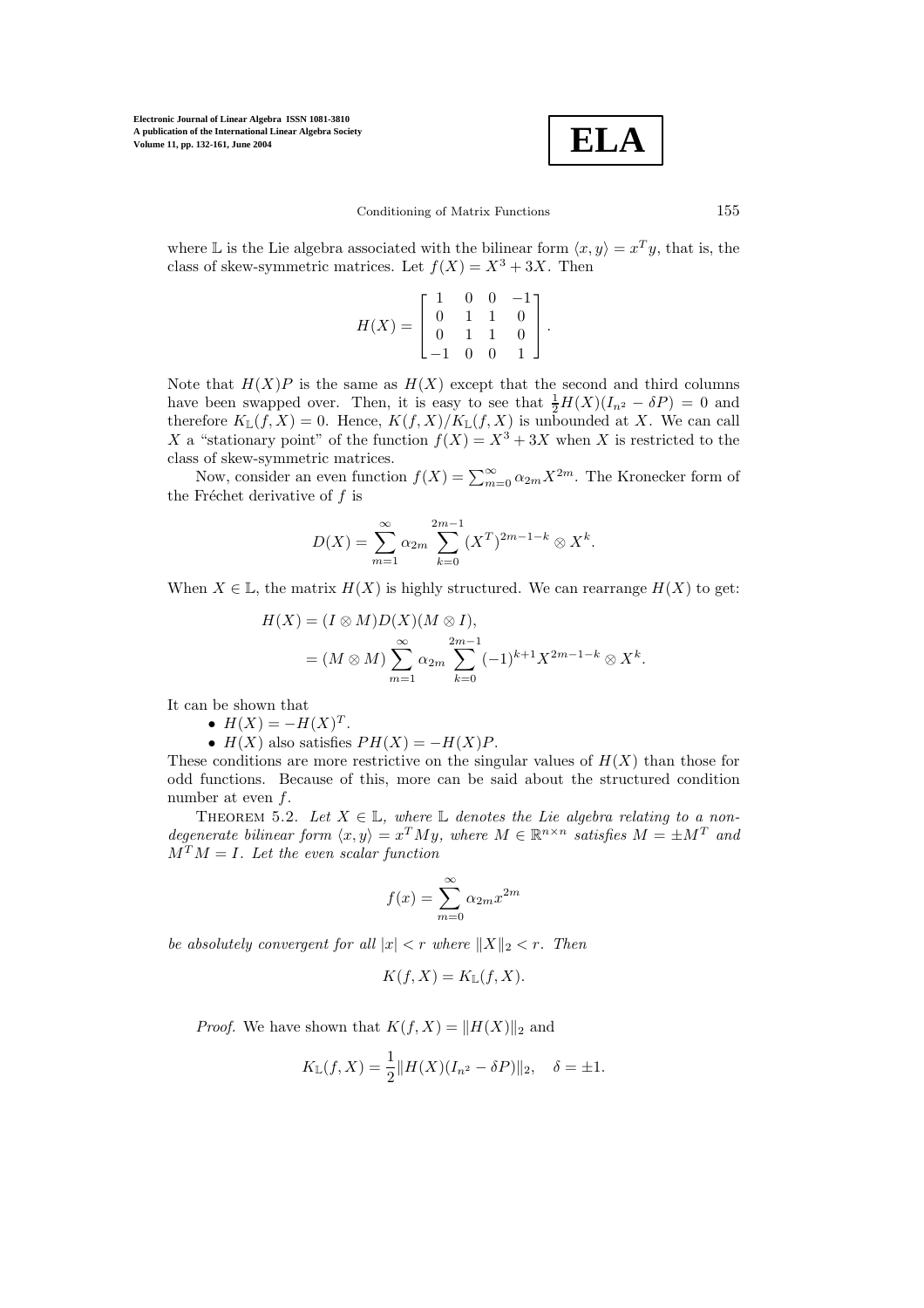**ELA**

### 156 P.I. Davies

Therefore, we shall compare the singular values of  $H(X)$  and  $\frac{1}{2}H(X)(I_{n^2} - \delta P)$  to show our result. Define

$$
M(X) = \frac{1}{2}H(X)(I_{n^2} - P),
$$
  
\n
$$
N(X) = \frac{1}{2}H(X)(I_{n^2} + P).
$$

When  $X \in \mathbb{L}$  and f is an even function, it can be shown that  $M(X) = -N(X)^T$ . Therefore  $M(X)$  and  $N(X)$  have the same singular values. Using Lemma 4.1 we can show that  $M(X)$  has  $\frac{1}{2}n(n-1)$  singular values in common with  $H(X)$  (plus  $\frac{1}{2}n(n+1)$ ) zero singular values) while  $N(X)$  has the other  $\frac{1}{2}n(n + 1)$  singular values of  $H(X)$ (plus  $\frac{1}{2}n(n-1)$  zero singular values). As we have shown  $M(X)$  and  $N(X)$  have the same singular values, then

$$
||H(X)||_2 = ||M(X)||_2 = ||N(X)||_2.
$$

Recall that

$$
K_{\mathbb{J}}(f, X) = \frac{1}{2} ||H(X)(I_{n^2} + \delta P)||_2
$$

where  $\delta = \pm 1$ . Therefore, the proof of Theorem 5.2 also shows that for  $X \in \mathbb{L}$  and an even function  $f$ , the condition number is unaffected if the perturbations are restricted to J. That is  $K(f, X) = K_{\mathbb{J}}(f, X)$ .

**5.1.1. Real skew-symmetric case**  $(M = I)$ **.** We now compare the unstructured and the structured condition numbers of  $f$  at  $X$  when  $X$  is a skew-symmetric matrix. We have seen that  $K(f, X) = ||D(X)||_2$  and Theorem 3.3 shows that

$$
K_{\mathbb{L}}(f, X) = \max_{Z \neq 0, Z \text{skew.}} \frac{\|L(Z, X)\|_F}{\|Z\|_F} = \frac{1}{2} \|D(X)PS_{\mathbb{J}}(I)^T\|_2.
$$

Therefore, we shall compare the singular values of  $D(X)$  and  $\frac{1}{2}D(X)PS_{\mathbb{J}}(I)^{T}$ . Using a slightly modified version of Lemma 4.5, where  $X^T$  is replaced by  $X^*$  in the Kronecker form of the Fréchet derivative, we can show that if  $X$  has the eigendecomposition  $X = QDQ^*$  where Q is unitary and  $D = \text{diag}(\lambda_i)$  then  $D(X) = V\Phi V^*$  where

$$
\Phi = \sum_{m=1}^{\infty} \alpha_m \sum_{k=0}^{m-1} (D^*)^{m-1-k} \otimes D^k = \text{diag}(\phi_k)
$$

and  $V = Q \otimes Q$ . The diagonal elements of  $\Phi$  are given by

(5.1) 
$$
\phi_{n(i-1)+j} = \begin{cases} \frac{f(\lambda_i^*) - f(\lambda_j)}{\lambda_i^* - \lambda_j} & \lambda_i^* \neq \lambda_j, \\ f'(\lambda_j) & \lambda_i^* = \lambda_j. \end{cases}
$$

As  $P$  commutes with  $V$ , it is easy to see that

$$
\frac{1}{2}D(X)PS_{\mathbb{J}}(I)^{T} = \frac{1}{2}V(\Phi P - \Phi)V^{*}.
$$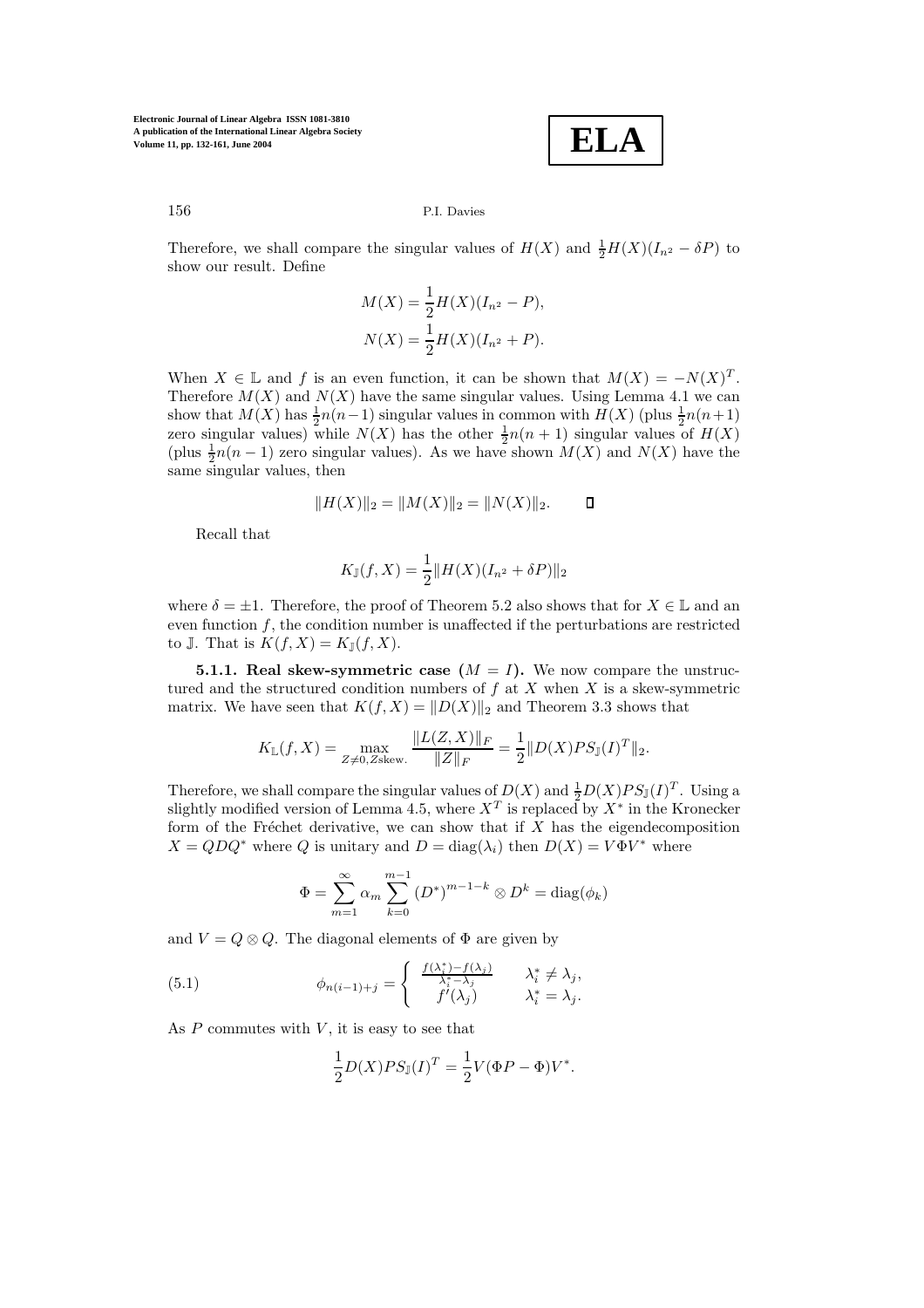$$
\boxed{\textbf{ELA}}
$$

By applying a similarity transformation to  $\frac{1}{2}(\Phi P - \Phi)$  using a permutation matrix we can get a block diagonal matrix consisting of  $n \geq 1$  blocks whose elements are zero and  $\frac{1}{2}n(n-1)$  2 × 2 blocks

$$
\Lambda_{ij} = \frac{1}{2} \begin{bmatrix} -\phi_{n(i-1)+j} & \phi_{n(j-1)+i} \\ \phi_{n(i-1)+j} & -\phi_{n(j-1)+i} \end{bmatrix}
$$

for  $1 \leq i < j \leq n$ . Using the fact that  $f(\lambda_k^*) = f(\lambda_k)^*$ , it is easy to see from (5.1) that  $\phi_{n(i-1)+j} = \phi_{n(j-1)+i}^*$ . Therefore the singular values of  $\Lambda_{ij}$  are  $|\phi_{n(i-1)+j}|$  and 0 and the singular values of  $\frac{1}{2}(\Phi P - \Phi)$  are

(5.2) 
$$
\sigma_{n(i-1)+j} = \begin{cases} 0 & i \leq j \\ |\phi_{n(i-1)+j}| & i > j. \end{cases}
$$

As in the symmetric case, the singular values of  $D(X)$  exist in pairs,  $|\phi_{n(i-1)+j}|$  =  $|\phi_{n(j-1)+i}|$ . However, ignoring multiplicities, not all the nonzero singular values of  $D(X)$  appear as singular values of  $\frac{1}{2}D(X)PS_{\mathbb{J}}(I)^{T}$ . The "missing" singular values are

(5.3) 
$$
\widehat{\sigma}_i = |\phi_{n(i-1)+i}| = \begin{cases} |\frac{f(\lambda_i^*) - f(\lambda_i)}{\lambda_i^* - \lambda_i}| & \lambda_i \neq 0, \\ |f'(0)| & \lambda_i = 0. \end{cases}
$$

For certain functions these "missing" singular values are never the largest singular values of  $D(X)$  and so, for these functions, we have  $K(f, X) = K_{\mathbb{L}}(f, X)$  for all skew-symmetric X.

LEMMA 5.3. Let the scalar function  $f(x) = \sum_{m=0}^{\infty} \alpha_m x^m$  be absolutely convergent for all  $|x| < r$ , and let

(5.4) 
$$
\max \left\{ |f'(0)|, \left| \frac{f(\mu i) - f(-\mu i)}{2\mu} \right| \right\} \leq |f'(\mu i)|.
$$

for all real  $\mu$  such that  $0 < |\mu| < r$ . Then

$$
K(f, X) = K_{\mathbb{L}}(f, X)
$$

for all skew-symmetric X such that  $0 < ||X||_2 < r$ .

Proof. A skew-symmetric matrix has purely imaginary eigenvalues which we denote by  $\lambda_k = i\mu_k$ . Then using (5.3) we see that

$$
\widehat{\sigma}_k = \begin{cases}\n\left| \frac{f(-i\mu_k) - f(i\mu_k)}{2\mu_k} \right| & \lambda_k \neq 0, \\
\left| f'(0) \right| & \lambda_k = 0.\n\end{cases}
$$

are the singular values of  $D(X)$  that are not singular values of  $\frac{1}{2}D(X)PS_{\mathbb{J}}(I)^{T}$ . All we have to show is that, providing  $(5.4)$  holds, there exists a singular value of  $\frac{1}{2}D(X)PS_{\mathbb{J}}(I)^{T}$  that is greater than or equal to  $\max \widehat{\sigma}_{k}$ .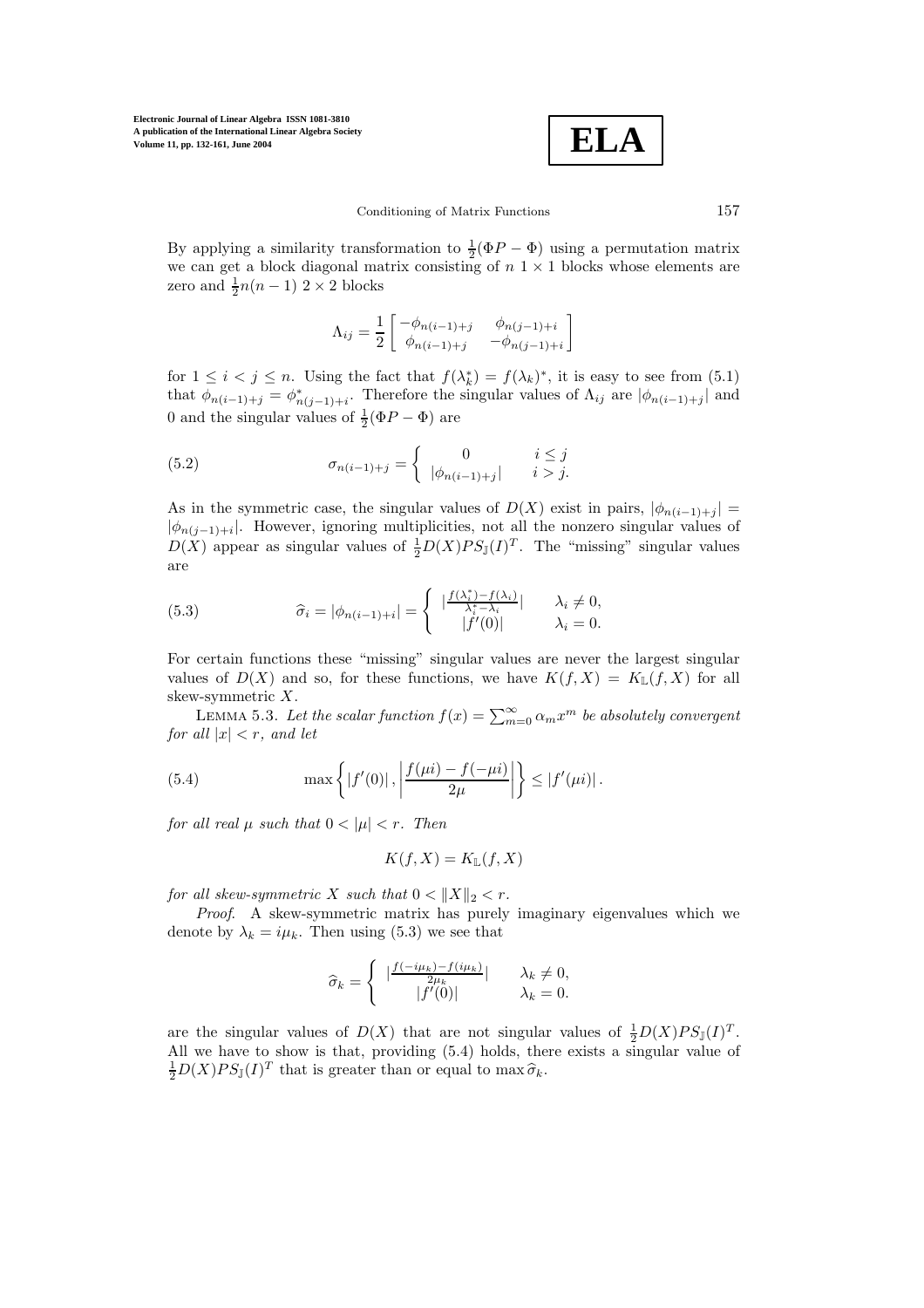**ELA**

#### 158 P.I. Davies

As  $X$  is a real matrix, its eigenvalues exist in complex conjugate pairs. Therefore, for each nonzero eigenvalue  $\lambda_i$ , then  $\lambda_i = \lambda_j^*$  for some j. From (5.1), we can see that

$$
|\phi_{n(i-1)+j}| = |f'(\lambda_j)|
$$
 and  $|\phi_{n(j-1)+i}| = |f'(\lambda_i)|$ 

are singular values of  $D(X)$ , and from (5.2), we can see that one of them is also a singular value of  $\frac{1}{2}D(X)PS_{\mathbb{J}}(I)^{T}$ . As  $|f'(\lambda_i)| = |f'(\lambda_j)|$ , we can use (5.4) to show there exists a singular value of  $\frac{1}{2}D(X)PS_{\mathbb{J}}(I)^{T}$  greater than or equal to  $\max \widehat{\sigma}_k$ . О

The condition  $(5.4)$  in Lemma 5.3 holds when f is a wide range of functions, including exponential, sine, cosine and cosh. For cosine and cosh and other even functions, this result has already been proved in Theorem 5.2. It can also be seen that the left hand side of  $(5.4)$  is zero for even functions. However this condition  $(5.4)$  does not hold for sinh. Examples where  $K(\sinh, X) > K_{\mathbb{L}}(\sinh, X)$  are easily generated.

**5.1.2. Skew-symmetric case, symmetric perturbations.** If we consider the condition number of  $f$  at  $X$ , where  $X$  is skew-symmetric, subject to symmetric perturbations, then Theorem 3.3 shows that

$$
K_{\mathbb{J}}(f, X) = \max_{Z \neq 0, Z \text{symm.}} \frac{\|L(Z, X)\|_F}{\|Z\|_F} = \frac{1}{2} \|D(X)PS_{\mathbb{L}}(I)^T\|_2.
$$

It is easy to see that

$$
\frac{1}{2}D(X)PS_{\mathbb{L}}(I)^{T} = \frac{1}{2}V(\Phi P + \Phi)V^{*},
$$

and the singular values of  $\frac{1}{2}(\Phi P + \Phi)$  are

$$
\sigma_{n(i-1)+j} = \begin{cases} |\phi_{n(i-1)+j}| & i \leq j \\ 0 & i > j. \end{cases}
$$

As  $|\phi_{n(i-1)+j}| = |\phi_{n(j-1)+i}|$  for all  $1 \leq i, j \leq n$ , all the nonzero singular values of  $D(X)$  appear as singular values of  $\frac{1}{2}D(X)PS_{\mathbb{L}}(I)^{T}$ , if multiplicities are ignored. Therefore  $K(f, X) = K_{\mathbb{J}}(f, X)$  which means the condition number of f at a skewsymmetric  $X$ , is unaffected if the perturbations are restricted to just symmetric perturbations.

**5.2. Sesquilinear forms.** We shall now assume that L denotes the Lie algebra relating to a nondegenerate sesquilinear form  $\langle x, y \rangle = x^*My$  where  $M \in \mathbb{R}^{n \times n}$  satisfies  $M = \delta M^T$ ,  $\delta = \pm 1$  and  $M^T M = I$ . From (3.12) we can show that

$$
K_{\mathbb{L}}(f, X) = \max_{v \in \mathbb{C}^{n^2}} \frac{\|H(X)(v - \delta P\bar{v})\|_2}{\|v - \delta P\bar{v}\|_2},
$$

where  $H(X)$  is defined in (4.2). We shall again restrict our attention to odd or even functions of X, as this gives properties of  $H(X)$  which we can work with. For an odd function  $f(x) = \sum_{m=0}^{\infty} \alpha_{2m+1} x^{2m+1}$  and  $X \in \mathbb{L}$ , we can show that

•  $H(X)$  is Hermitian.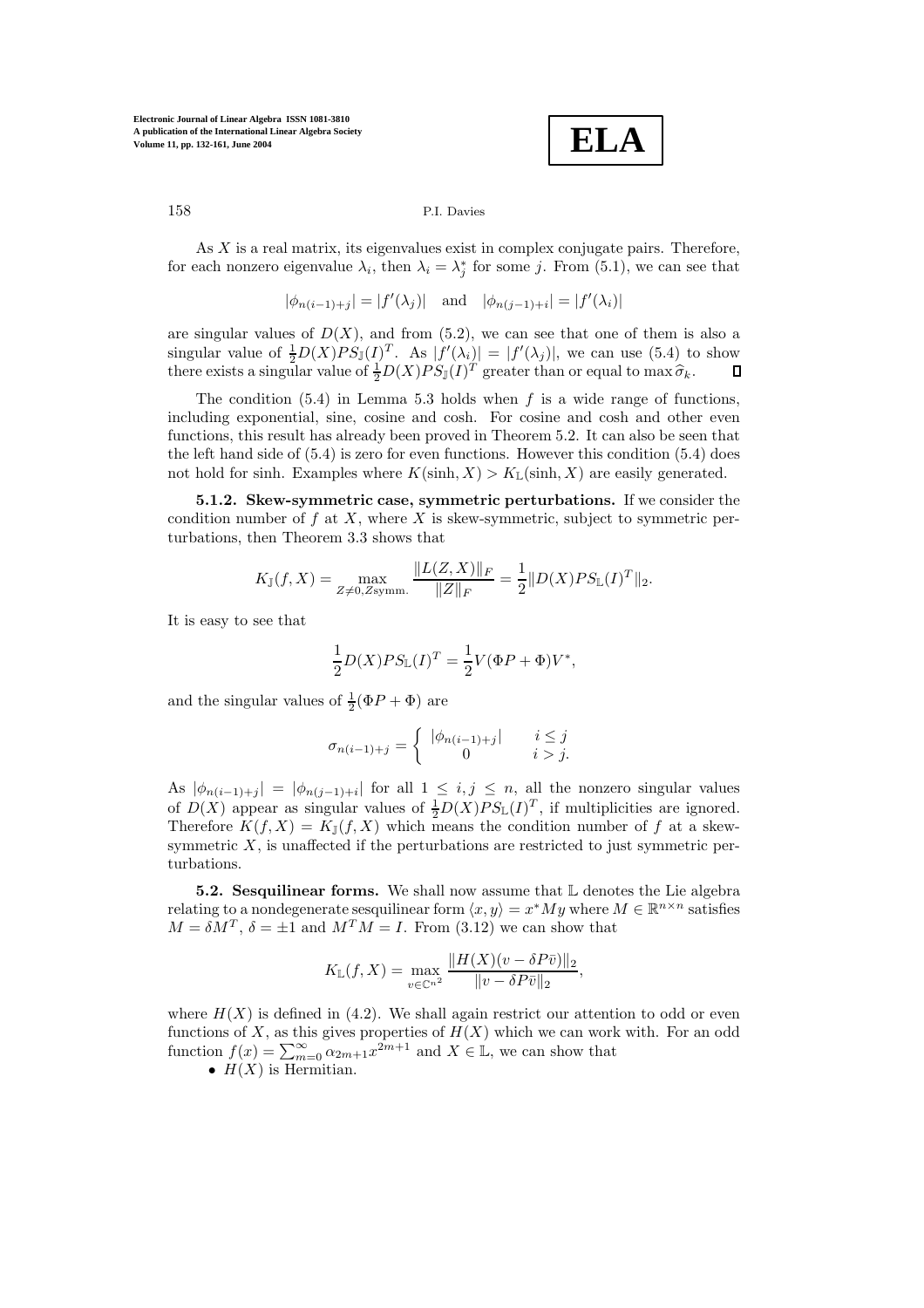

•  $H(X)P = PH(X)^{T}$ .

For an even function  $f(x) = \sum_{m=0}^{\infty} \alpha_{2m} x^{2m}$  and  $X \in \mathbb{L}$ , we can show that

•  $H(X)$  is skew-Hermitian.

•  $H(X)P = PH(X)^{T}$ .

These properties enable us to prove the following result.

THEOREM 5.4. Let  $X \in \mathbb{L}$ , where  $\mathbb L$  denotes the Lie algebra relating to a nondegenerate sesquilinear form  $\langle x, y \rangle = x^*My$  where  $M \in \mathbb{R}^{n \times n}$  satisfies  $M^TM = I$  and  $M = \delta M^T$  for  $\delta = \pm 1$ . Let the  $f(x)$  be either

- An odd scalar function  $f_{\text{odd}}(x) = \sum_{m=0}^{\infty} \alpha_{2m+1} x^{2m+1}$ .
- An even scalar function  $f_{\text{even}}(x) = \sum_{m=0}^{\infty} \alpha_{2m} x^{2m}$ .

Also, let  $f(x)$  be absolutely convergent for all  $|x| < r$  where  $||X||_2 < r$ . Then

$$
K(f, X) = K_{\mathbb{L}}(f, X).
$$

*Proof.* This result comes from the fact that  $H(X)$  satisfies the conditions of Lemma 4.7 for both functions  $f_{odd}(x)$  and  $f_{even}(x)$ . Л

Using Lemma 4.7 with  $\alpha = \delta$  we can also show that  $K(f, X) = K_{\mathbb{J}}(f, X)$  under the same conditions on f, X and  $\mathbb L$  that are used in Theorem 5.4.

**6. Concluding Remarks.** Kenney and Laub [6] presented a theory of conditioning of matrix functions  $f(X)$  based on the Fréchet derivative at X. We have extended this theory by imposing structure on X and its perturbations. Structured conditioned numbers have been defined and, under certain conditions on the underlying scalar products, explicit representations have been given for them in Theorem 3.3 and Theorem 3.5. Comparisons between the unstructured and the structured condition numbers were made and Table 6.1 summarizes the main results of this paper. If the underlying scalar product is a sesquilinear form, we have shown that imposing structure does not affect the condition number of  $f$  for

- All functions  $f$  of  $X \in \mathbb{J}$ .
- Odd or even functions  $f$  of  $X \in \mathbb{L}$ .

However, when the underlying scalar product is a bilinear form, equality between the two condition numbers is not guaranteed in these cases. For general f and  $X \in \mathbb{J}$ , we have provided experimental and theoretical evidence to show that  $K_{\mathbb{I}}(f, X)$  and  $K(f, X)$  are often equal to each other. However, equality does not always hold and a bound

(6.1) 
$$
\frac{K(f, X)}{K_{\mathbb{J}}(f, X)} < \sqrt{\frac{3n(n+\delta)}{2}}
$$

was proved. A few questions merit further investigation:

- Is it possible to characterize when  $K(f, X) = K_{\mathbb{J}}(f, X)$ ?
- We have not been able to construct examples where the left hand side of  $(6.1)$ is much larger than 1.2. Are better bounds obtainable? Or, can we generate examples where  $\frac{K(f,X)}{K_1(f,X)}$  is as large as the bound suggests is possible?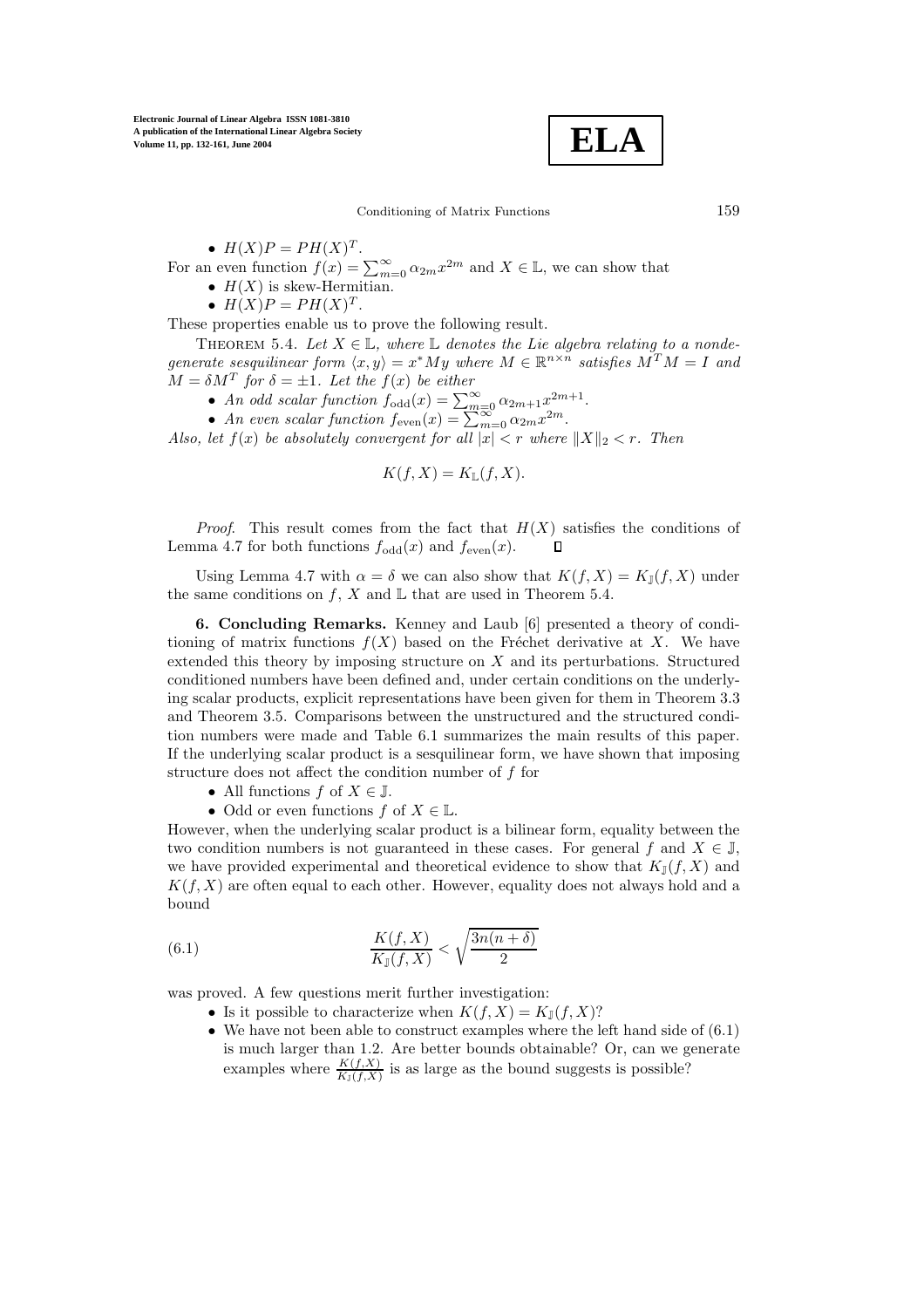

| <b>Bilinear</b> form             | $X\in\mathbb{J}$ | Matrix                   | Function                  | Result                                                                  |
|----------------------------------|------------------|--------------------------|---------------------------|-------------------------------------------------------------------------|
| $\langle x, y \rangle = x^T M y$ | or $\mathbb L$   | class                    |                           |                                                                         |
| $M = I$                          | J                | Real<br>symmetrics       | all                       | $K(f, X) = K_{\mathbb{J}}(f, X)$                                        |
| $M^T M = I$<br>$M = \pm M^T$     | J                |                          | all                       | $\frac{K(f,X)}{K_{\mathbb{T}}(f,X)} \leq \sqrt{\frac{3n(n+\delta)}{2}}$ |
| $M = I$                          | L                | Real skew-<br>symmetrics | exp, sin,<br>cos and cosh | $K(f, X) = K_{\mathbb{L}}(f, X)$                                        |
| $M = I$                          | L                | Real skew-<br>symmetrics | all                       | $K(f, X) = K_1(f, X)$                                                   |
| $M^T M = I$<br>$M = \pm M^T$     | L                |                          | odd                       | $\frac{K(f,X)}{K_1(f,X)}$ is unbounded                                  |
| $M^T M = I$<br>$M = \pm M^T$     | L                |                          | even                      | $K(f, X) = K_{\mathbb{L}}(f, X)$                                        |
| $M^T M = I$<br>$M = \pm M^T$     | L                |                          | even                      | $K(f, X) = K_1(f, X)$                                                   |
|                                  |                  |                          |                           |                                                                         |
| Sesquilinear form                | $X\in\mathbb{J}$ | Matrix                   | Function                  | Result                                                                  |
| $\langle x, y \rangle = x^*My$   | or $\mathbb L$   | class                    |                           |                                                                         |
| $M^T M = I$<br>$M = \pm M^T$     | J                |                          | all                       | $K(f, X) = K_1(f, X)$                                                   |
| $M^T M = I$<br>$M = +M^T$        | J                |                          | all                       | $K(f, X) = K_{\mathbb{L}}(f, X)$                                        |
| $M^T M = I$<br>$M = \pm M^T$     | L                |                          | odd                       | $K(f, X) = K_{\mathbb{L}}(f, X)$                                        |
| $M^T M = I$<br>$M = \pm M^T$     | L                |                          | odd                       | $K(f, X) = K_1(f, X)$                                                   |
| $M^T M = I$<br>$M = \pm M^T$     | L                |                          | even                      | $K(f, X) = K_{\mathbb{L}}(f, X)$                                        |
| $M^T M = I$<br>$M = \pm M^T$     | L                |                          | even                      | $K(f, X) = K_{\mathbb{J}}(f, X)$                                        |

Summary of main results comparing unstructured and structured condition numbers. "all" means all functions that can be written as a convergent power series.

For general f and  $X \in \mathbb{L}$  less is known. The matrix  $H(X)$  has no observably nice properties to work with. A natural restriction is to consider odd and even functions of  $X \in \mathbb{L}$ . For even f we have shown that  $K(f, X) = K_{\mathbb{L}}(f, X)$ . For odd f, the ratio  $K(f, X)/K_{\mathbb{L}}(f, X)$  is unbounded. More information about f, X and L is required to form more meaningful bounds on this ratio.

**Acknowledgments.** I would like to thank Rafikul Alam, Nick Higham, Niloufer Mackey, Steven Mackey and Françoise Tisseur for their help during the production of this work.

# 160 P.I. Davies